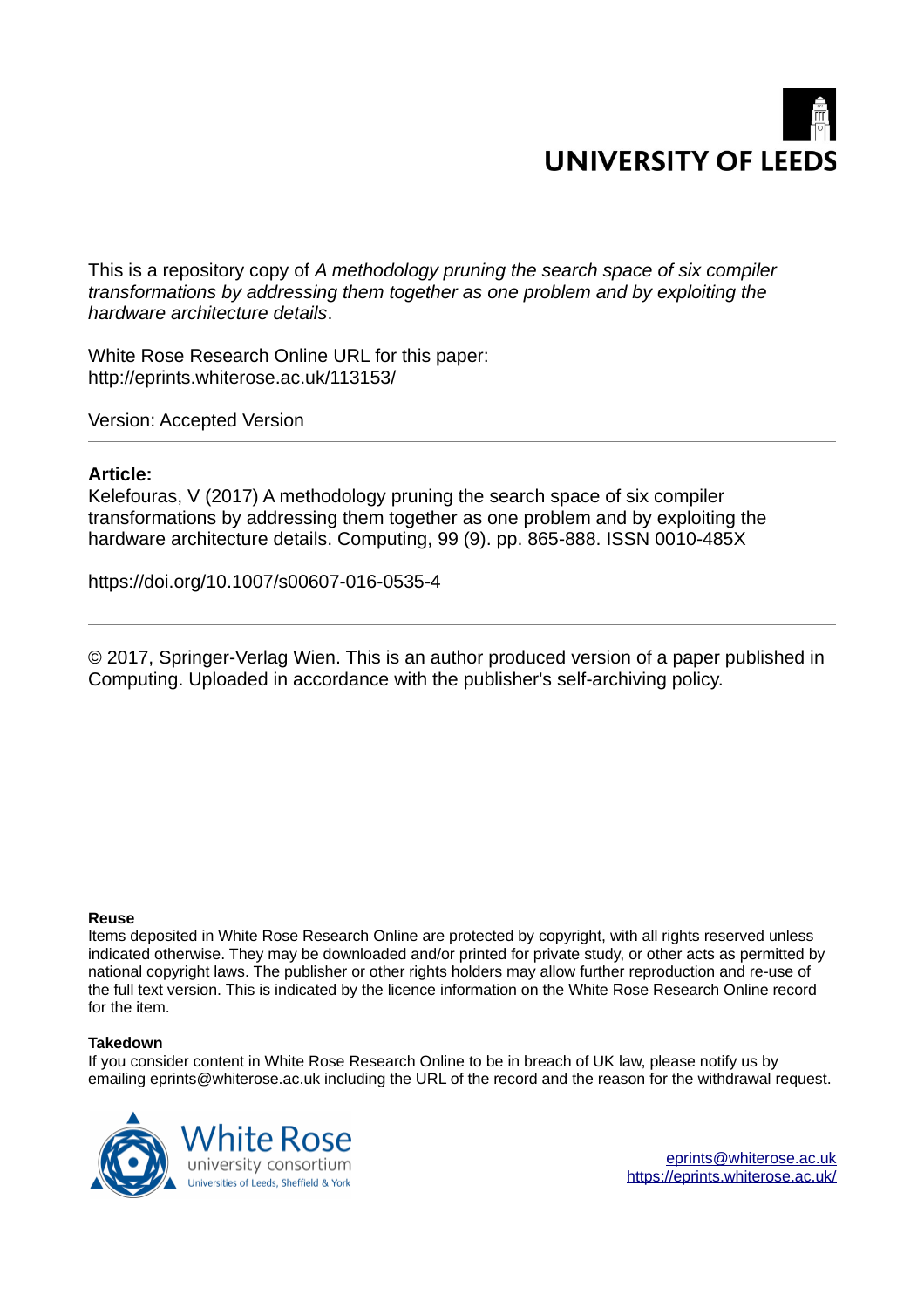# A methodology pruning the search space of six compiler transformations by addressing them together as one problem and by exploiting the hardware architecture details

Vasilios Kelefouras

the date of receipt and acceptance should be inserted later

Abstract Today's compilers have a plethora of optimizations-transformations to choose from, and the correct choice, order as well parameters of transformations have a significant/large impact on performance; choosing the correct order and parameters of optimizations has been a long standing problem in compilation research, which until now remains unsolved; the separate subproblems optimization gives a different schedule/binary for each sub-problem and these schedules cannot coexist, as by refining one degrades the other. Researchers try to solve this problem by using iterative compilation techniques but the search space is so big that it cannot be searched even by using modern supercomputers. Moreover, compiler transformations do not take into account the hardware architecture details and data reuse in an efficient way.

In this paper, a new iterative compilation methodology is presented which reduces the search space of six compiler transformations by addressing the above problems; the search space is reduced by many orders of magnitude and thus an efficient solution is now capable to be found. The transformations are the following: loop tiling (including the number of the levels of tiling), loop unroll, register allocation, scalar replacement, loop interchange and data array layouts. The search space is reduced a) by addressing the aforementioned transformations together as one problem and not separately, b) by taking into account the custom hardware architecture details (e.g., cache size and associativity) and algorithm characteristics (e.g., data reuse).

The proposed methodology has been evaluated over iterative compilation and gcc/icc compilers, on both embedded and general purpose processors; it achieves significant performance gains at many orders of magnitude lower compilation time.

Keywords loop unroll, loop tiling, scalar replacement, register allocation, data reuse, cache, loop transformations, iterative compilation

Vasilios Kelefouras

University of Patras

E-mail: kelefouras@ece.upatras.gr - www.kelefouras.gr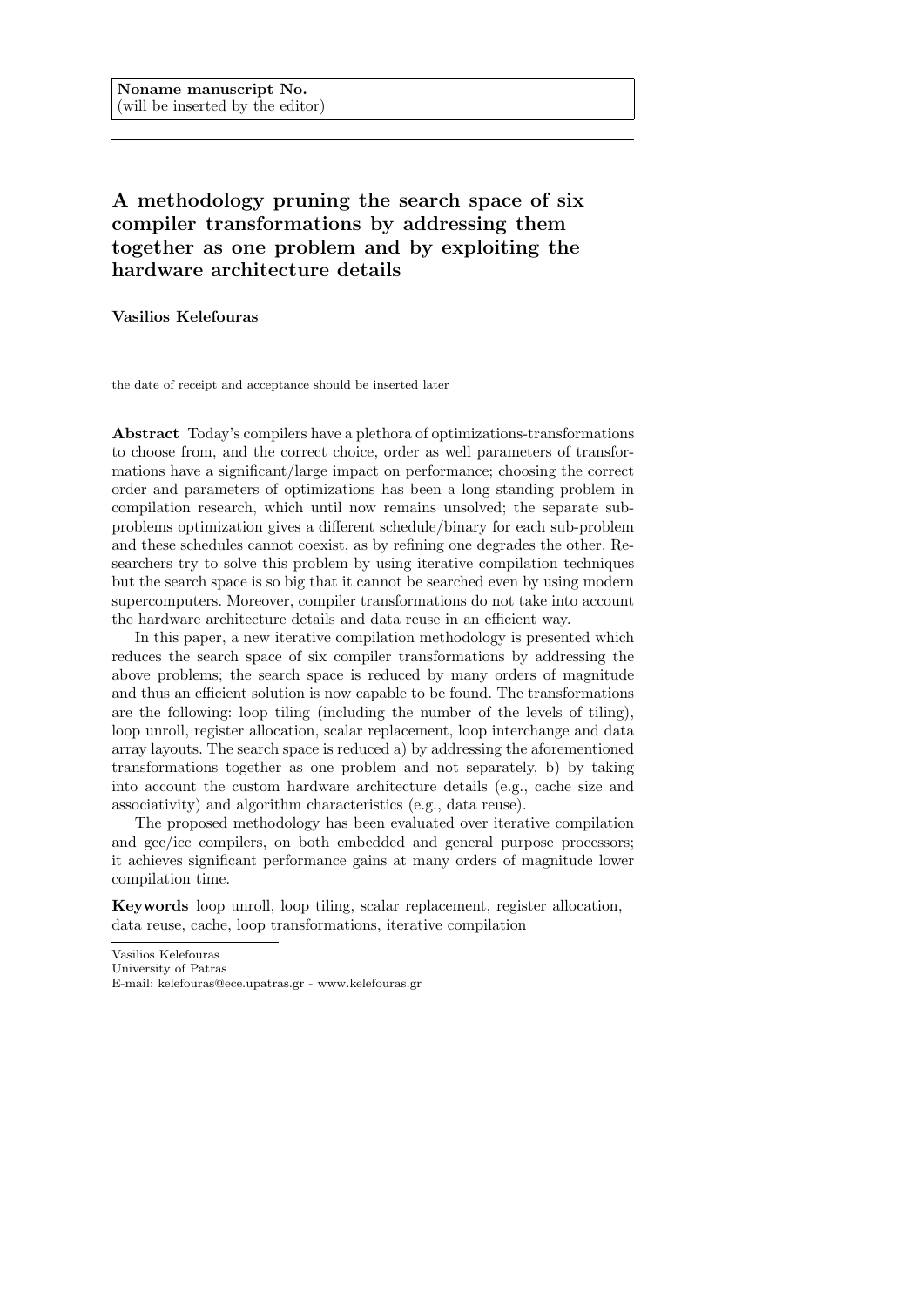## 1 Introduction

Choosing the correct order and parameters of optimizations has long been known to be an open problem in compilation research for decades. Compiler writers typically use a combination of experience and insight to construct the sequence of optimizations found in compilers. The optimum sequence of optimization phases for a specific code, normally is not efficient for another. This is because the back end compiler phases (e.g., loop tiling, register allocation) and the scheduling sub-problems depend on each other; these dependencies require that all phases should be optimized together as one problem and not separately.

Towards the above problem, many iterative compilation techniques have been proposed; iterative compilation outperforms the most aggressive compilation settings of commercial compilers. In iterative compilation, a number of different versions of the program is generated-executed by applying a set of compiler transformations, at all different combinations/sequences. Researchers and current compilers apply i) iterative compilation techniques [1] [2] [3] [4], ii) both iterative compilation and machine learning compilation techniques (to decrease search space and thus compilation time) [5]  $[6]$   $[7]$   $[8]$   $[9]$   $[10]$ , iii) both iterative compilation and genetic algorithms (decrease the search space)  $[11], [12], [13], [14], [15], [16], [4], iv$  compiler transformations by using heuristics and empirical methods [17], v) both iterative compilation and statistical techniques [18], vi) exhaustive search [15]. These approaches require very large compilation times which limit their practical use. This has led compiler researchers use exploration prediction models focusing on beneficial areas of optimization search space [19], [20], [21], [22].

The problem is that iterative compilation requires extremely long compilation times, even by using machine learning compilation techniques or genetic algorithms to decrease the search space; thus, iterative compilation cannot include all existing transformations and their parameters, e.g., unroll factor values and tile sizes, because in this case compilation will last for many many years. As a consequence, a very large number of solutions is not tested.

In contrast to all the above, the proposed methodology uses a different iterative compilation approach. Instead of applying exploration and prediction methods, it fully exploits the hardware (HW) architecture details, e.g., cache size and associativity, and the custom software (SW) characteristics, e.g., subscript equations (constraint propagation to the HW and SW parameters); in this way, the search space is decreased theoretically by many orders of magnitude and thus an efficient schedule is now capable to be found, e.g., given the cache architecture details, the number of different tile sizes tested is decreased. In Subsect.4, I show that if the transformations addressed in this paper (including almost all different transformation parameters) are included to iterative compilation, the compilation time lasts from  $10^9$  up to  $10^{21}$  years (for the given input sizes). On the other hand, the compilation time of the proposed methodology lasts from some seconds up to some hours. Thus, an efficient schedule can be found fast.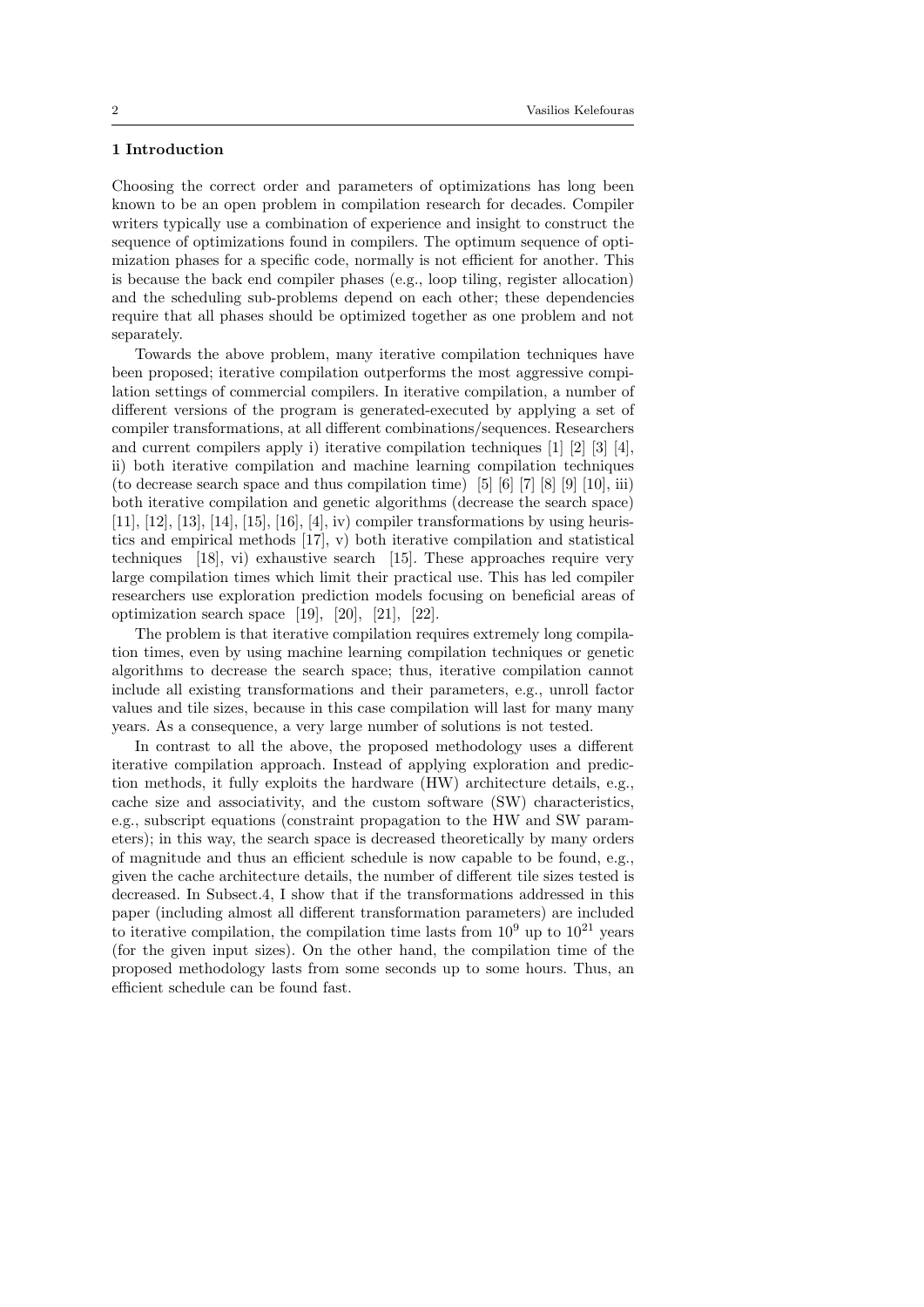The major contributions of this paper are the following. First, loop unroll, register allocation and scalar replacement are addressed together as one problem and not separately, by taking into account data reuse and RF size (Subsection 3.1). Second, loop tiling and data array layouts are addressed together as one problem, by taking into account cache size and associativity and data reuse (Subsection 3.2). Third, according to the two major contributions given above, the search space is reduced by many orders of magnitude and thus an efficient solution is now capable to be found.

The experimental results have taken by using PowerPC-440 and Intel Xeon Quad Core E3-1240 v3 embedded and general purpose processors, respectively. The proposed methodology has been evaluated for seven well-known data intensive algorithms over iterative compilation and gcc / Intel icc compilers (speedup values from 1.4 up to 3.3); the evaluation refers to both compilation time and performance.

The remainder of this paper is organized as follows. In Section 2, the related work is given. The proposed methodology is given in Section 3 while experimental results are given in Section 4. Finally, Section 5 is dedicated to conclusions.

#### 2 Related Work

Normally, iterative compilation methods include transformations with low compilation time such as common subexpression elimination, unreachable code elimination, branch chaining and not compile time expensive transformations such as loop tiling and loop unroll. Iterative compilation techniques either do not use loop tiling and loop unroll transformations at all, or they use them only for specific tile sizes, levels of tiling and unroll factor values [23] [24] [25]. In [23], one level of tiling is used with tile sizes from 1 up to 100 and unroll factor values from 1 up to 20 (innermost iterator only). In [24], multiple levels of tiling are applied but with fixed tile sizes. In [26], all tile sizes are considered but each loop is optimized in isolation; loop unroll is applied in isolation also. In [25], loop tiling is applied with fixed tile sizes. In [27] and [28], only loop unroll transformation is applied.

Regarding genetic algorithms, [11], [12], [13], [14], [15], [16], [4] show that selecting a better sequence of optimizations significantly improves execution time. In [12] a genetic algorithm is used to find optimization sequences reducing code size. In [11], a large experimental study of the search space of the compilation sequences is made. They examine the structure of the search space, in particular the distribution of local minima relative to the global minima and devise new search based algorithms that outperform generic search techniques. In [29] they use machine learning on a training phase to predict good polyhedral optimizations.

It is important to say that genetic algorithms are not able to solve the phase ordering problem but only to predict an efficient sequence of optimizations.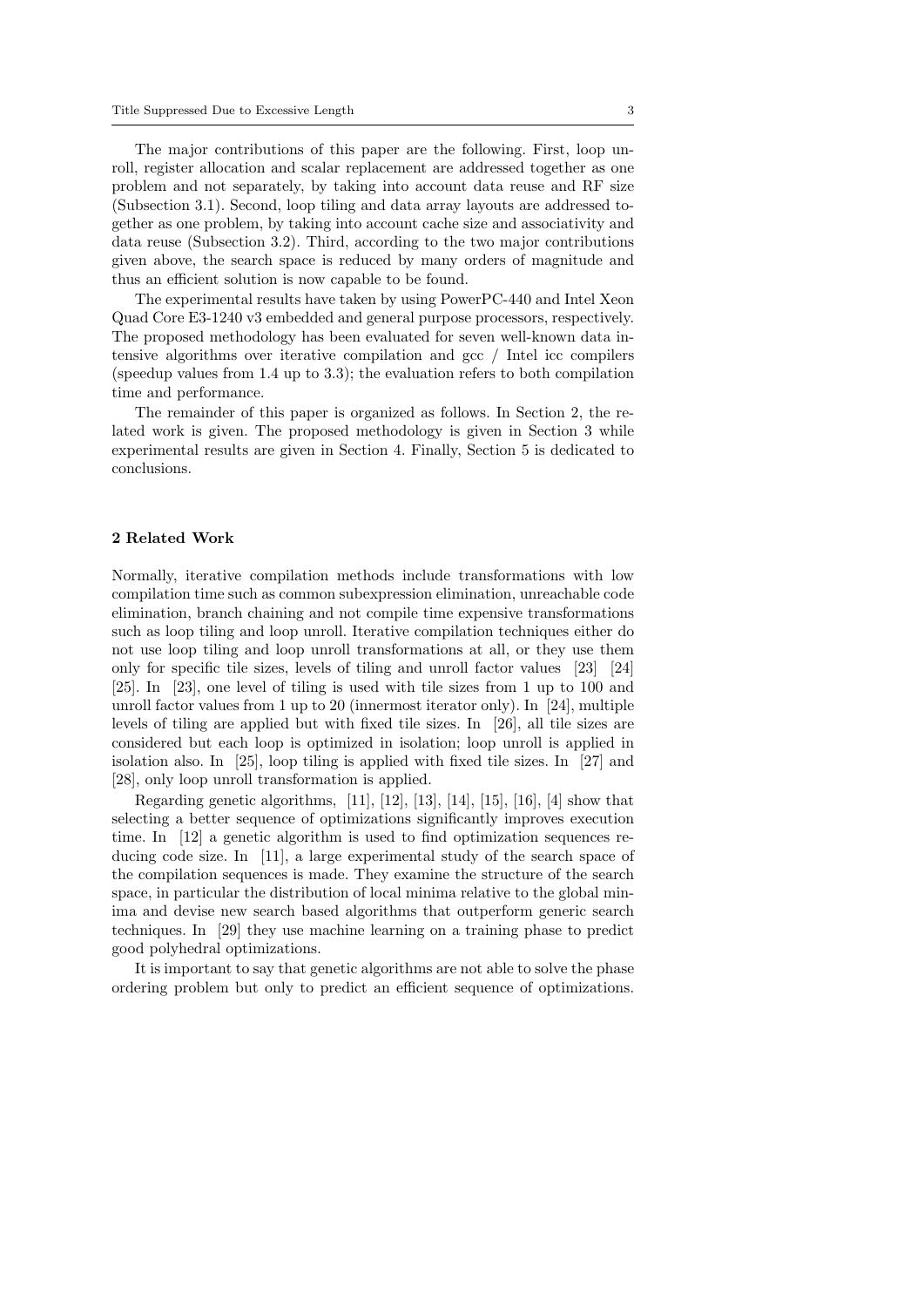Moreover, they require a very large compilation time and they are difficult to implement.

[15] first reduces the search space by avoiding unnecessary executions and then modifies the search space so fewer generations are required. In [30] they suppose that some compiler phases may not interact with each other and thus, they are removed from the phase order search space (they apply them implicitly after every relevant phase).

[31] uses an artificial neural network to predict the best transformation (from a given set) that should be applied based on the characteristics of the code. Once the best transformation has been found, the procedure is repeated to find the second best transformation etc. In [32] prediction models are given to predict the set of optimizations that should be turned on. [20] address the problem of predicting good compiler optimizations by using performance counters to automatically generate compiler heuristics.

An innovative approach to iterative compilation was proposed by [33] where they used performance counters to propose new optimization sequences. The proposed sequences were evaluated and the performance counters are measured to choose the new optimizations to try. In [29], they formulate the selection of the best transformation sequence as a learning problem, and they use off-line training to build predictors that compute the best sequence of polyhedral optimizations to apply.

In contrast to all the above works, the proposed methodology methodology uses a different approach. Instead of applying exploration and prediction methods, the search space is decreased by fully utilizing the HW architecture details and the SW characteristics.

As far as register the allocation problem is concerned, many methodologies exist such as [34] [35] [36] [37] [38] [39] [40]. In [34] - [38], data reuse is not taken into account. In [39] and [40], data reuse is taken into account either by greedily assigning the available registers to the data array references or by applying loop unroll transformation to expose reuse and opportunities for maximizing parallelism. In [41], a survey on combinatorial register allocation and instruction scheduling is given. Finally, regarding data cache miss elimination methods, much research has been done in [42] [43] [44] [45] [46] [47] [48].

#### 3 Proposed Methodology

The proposed methodology takes the target C-code and HW architecture details as input and automatically generates only the efficient schedules, while the inefficient ones are being discarded, decreasing the search space by many orders of magnitude, e.g., all the schedules using a larger number of registers than the available are discarded. Then, searching only among a specific set of efficient schedules is applied and an efficient schedule can be found fast.

The initial search space is shown in Fig. 1; for a two level cache architecture it includes one level of tiling (tiling for the L1 or L2 cache), 2 levels of tiling (tiling for both L1 and L2 cache) and no tiling, schedules/binaries; loop tiling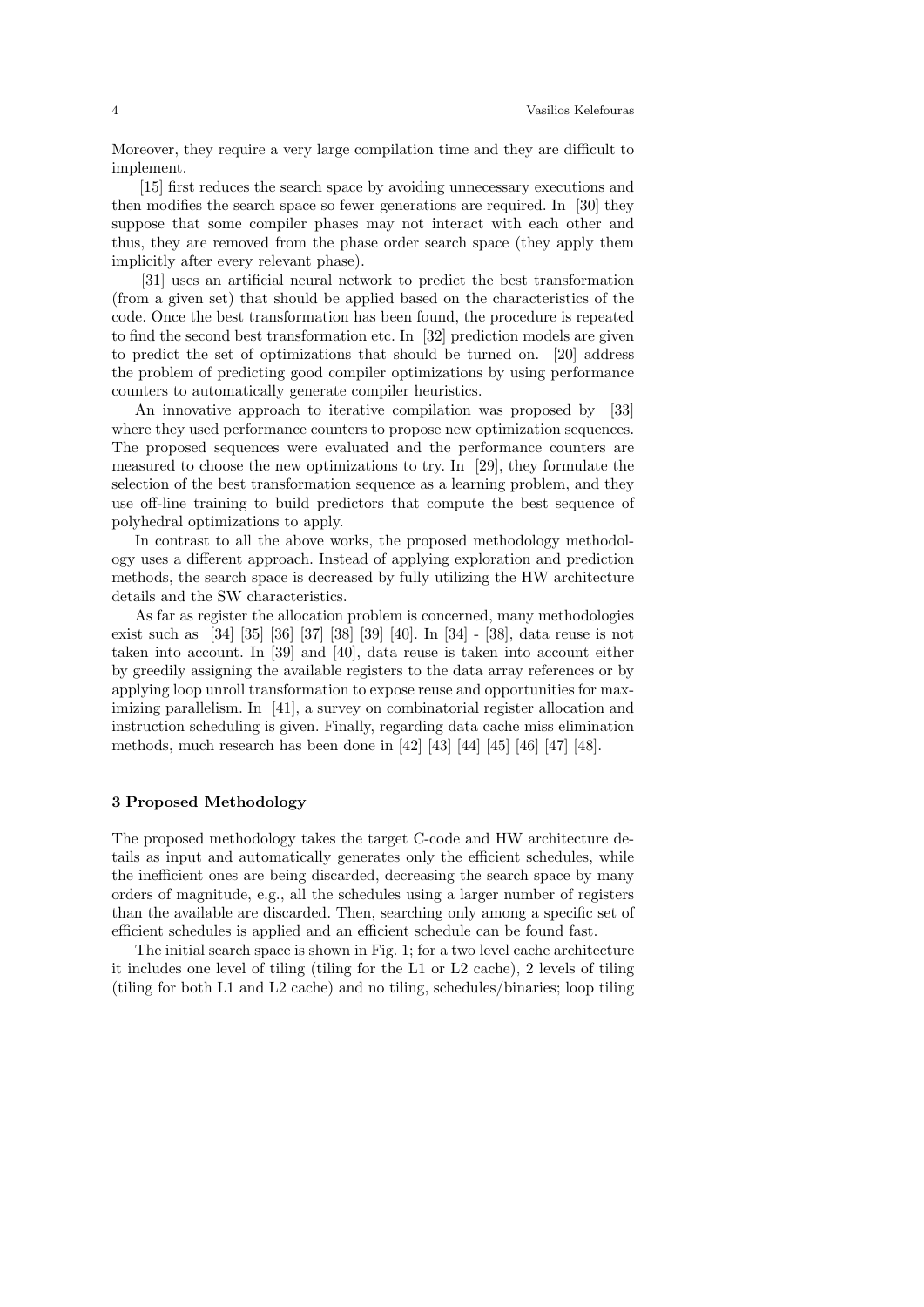|                                                                 |    | <b>Search Space</b>                                                                                                                                                                  |  |  |  |  |  |  |  |
|-----------------------------------------------------------------|----|--------------------------------------------------------------------------------------------------------------------------------------------------------------------------------------|--|--|--|--|--|--|--|
|                                                                 | 1. | Loop tiling to all the iterators (tiling for L1<br>cache)                                                                                                                            |  |  |  |  |  |  |  |
|                                                                 |    | $\checkmark$ all different tile sizes are included                                                                                                                                   |  |  |  |  |  |  |  |
| Loop tiling to all the iterators (tiling for L2<br>2.<br>cache) |    |                                                                                                                                                                                      |  |  |  |  |  |  |  |
|                                                                 |    | $\checkmark$ all different tile sizes are included                                                                                                                                   |  |  |  |  |  |  |  |
|                                                                 | 3. | Scalar replacement                                                                                                                                                                   |  |  |  |  |  |  |  |
|                                                                 | 4. | Register allocation                                                                                                                                                                  |  |  |  |  |  |  |  |
|                                                                 | 5. | Loop unroll to all the iterators<br>The search space<br>includes all these<br>$\checkmark$ all different unroll factor<br>transformations<br>values are included<br>at all different |  |  |  |  |  |  |  |
|                                                                 |    | 6. Different data array Layouts<br>orderings                                                                                                                                         |  |  |  |  |  |  |  |
|                                                                 | 7. | (The number of<br>Loop interchange<br>combinations is<br>up to $7! = 5040$                                                                                                           |  |  |  |  |  |  |  |

Fig. 1 Search space being addressed.

is applied to all the iterators. Also it includes register allocation, scalar replacement, loop unroll to all the iterators, loop interchange, and different data array layouts. In Fig. 1, there are seven different problems/transformations and thus the search space consists up to  $7! = 5040$  transformation combinations. In Subsect.4, I show that if the transformations presented in Fig.1 (including almost all different transformation parameters) are included to iterative compilation, the search space is from  $10^{17}$  up to  $10^{29}$  schedules(for the given input sizes); given that  $1\sec = 3.17 \times 10^{-8}$  years and supposing that compilation time takes 1 sec, the compilation time is from  $10^9$  up to  $10^{21}$  years. On the other hand, the proposed methodology decreases the search space from  $10<sup>1</sup>$  up to  $10^5$  schedules. In this way, the search space is now capable to be searched in a short amount of time.

Regarding target applications, this methodology optimizes loop kernels; as it is well known, 90% of the execution time of a computer program is spent executing 10% of the code (also known as the  $90/10$  law) [49]. The methodology is applied to both perfectly and imperfectly nested loops, where all the array subscripts are linear equations of the iterators (which in most cases do); an array subscript is another way to describe an array index (multidimensional arrays use one subscript for each dimension). This methodology can also be applied to C code containing SSE/AVX instructions (SIMD). For the reminder of this paper, I refer to architectures having separate L1 data and instruction cache (vast majority of architectures). In this case, the program code always fits in L1 instruction cache since I refer to loop kernels only, whose code size is small; thus, upper level unified/shared caches, if exist, contain only data. On the other hand, if a unified L1 cache exists, memory management becomes very complicated.

The proposed methodology is shown in Fig. 2. First, parsing is applied in order to extract the custom software characteristics (loop kernel parameters), i.e., data dependences, array references, subscript equations, loop iterators and bounds and iterator nesting level values. These characteristics are used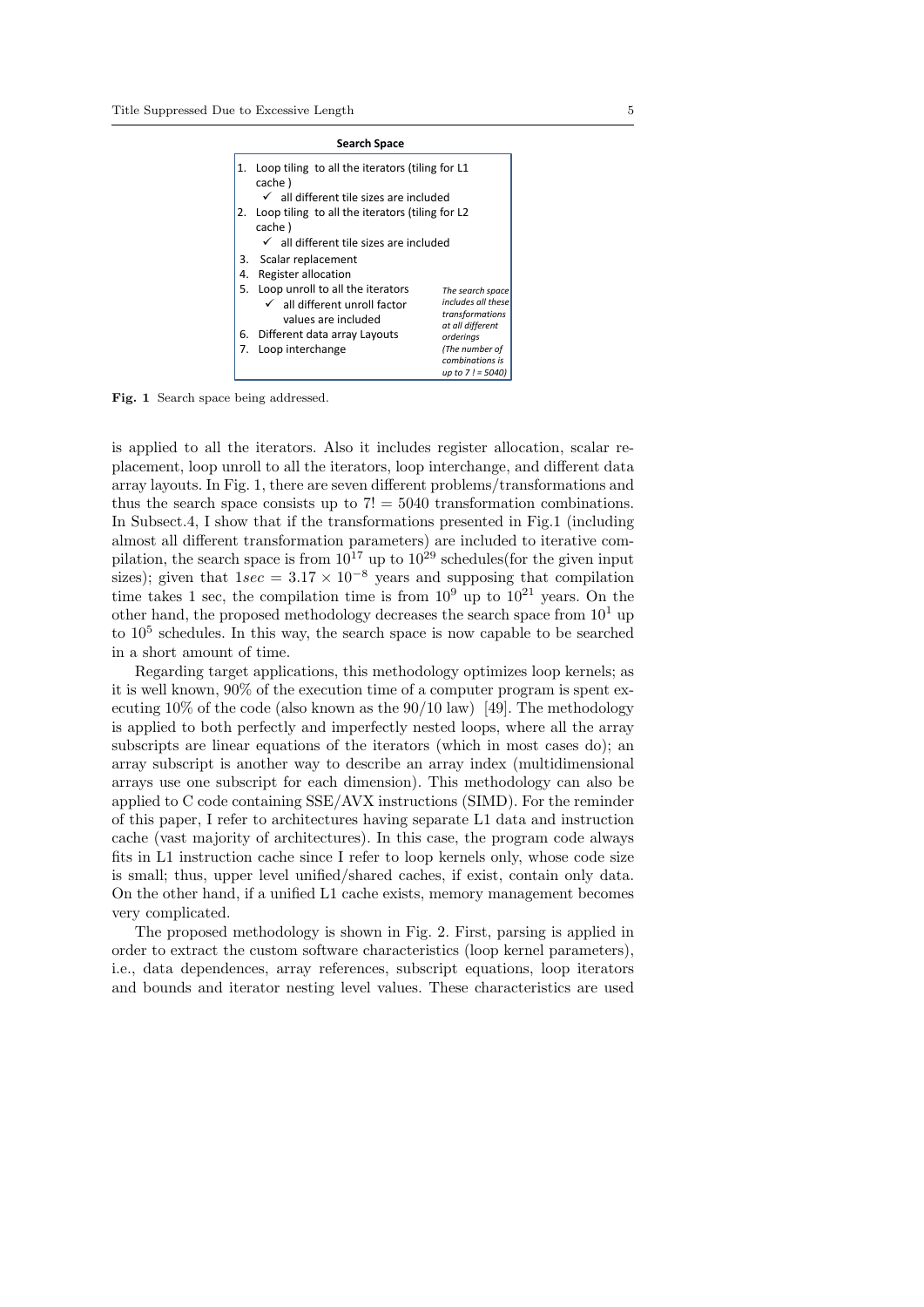

Fig. 2 Flow graph of the proposed methodology

to apply the aforementioned transformations in an efficient way. One mathematical equation is created for each array's subscript in order to find the corresponding memory access pattern, e.g.,  $(A[2 * i + j])$  and  $(B[i, j])$  give  $(2*i + j = c1)$  and  $(i = c21$  and  $j = c22$ ), respectively, where  $(c1, c21, c22)$  are constant numbers and their range is computed according to the iterator bound values. Each equation defines the memory access pattern of the specific array reference; data reuse is found by these equations (data reuse occurs when a specific memory location is accessed more than once).

Regarding 2-d arrays, two equations are created and not one because the data array layout is not fixed, e.g., regarding  $B[i, j]$  reference, if  $(N * i + j = c)$ (where N is the number of the array columns) is taken instead of  $(i = c1)$  and  $(j = c2)$ , then row-wise layout is taken which may not be efficient.

Definition 1 Subscript equations which have more than one solution for at least one constant value, are named type2 equations. All others, are named type1 equations, e.g.,  $(2 * i + j = c1)$  is a type2 equation, while  $(i = c21$  and  $j = c22$  is a type1 equation.

Arrays with type2 subscript equations are accessed more than once from memory (data reuse), e.g.,  $(2i + j = 7)$  holds for several iteration vectors; on the other hand, equations of type1 fetch their elements only once; in [50], I give a new compiler transformation that fully exploits data reuse of type2 equations. However, both type1 and type2 arrays may be accessed more than once in the case that the loop kernel contains at least one iterator that does not exist in the subscript equation, e.g., consider a loop kernel containing  $k, i, j$ iterators and  $B[i, j]$  reference;  $B[i, j]$  is accessed as many times as k iterator indicates.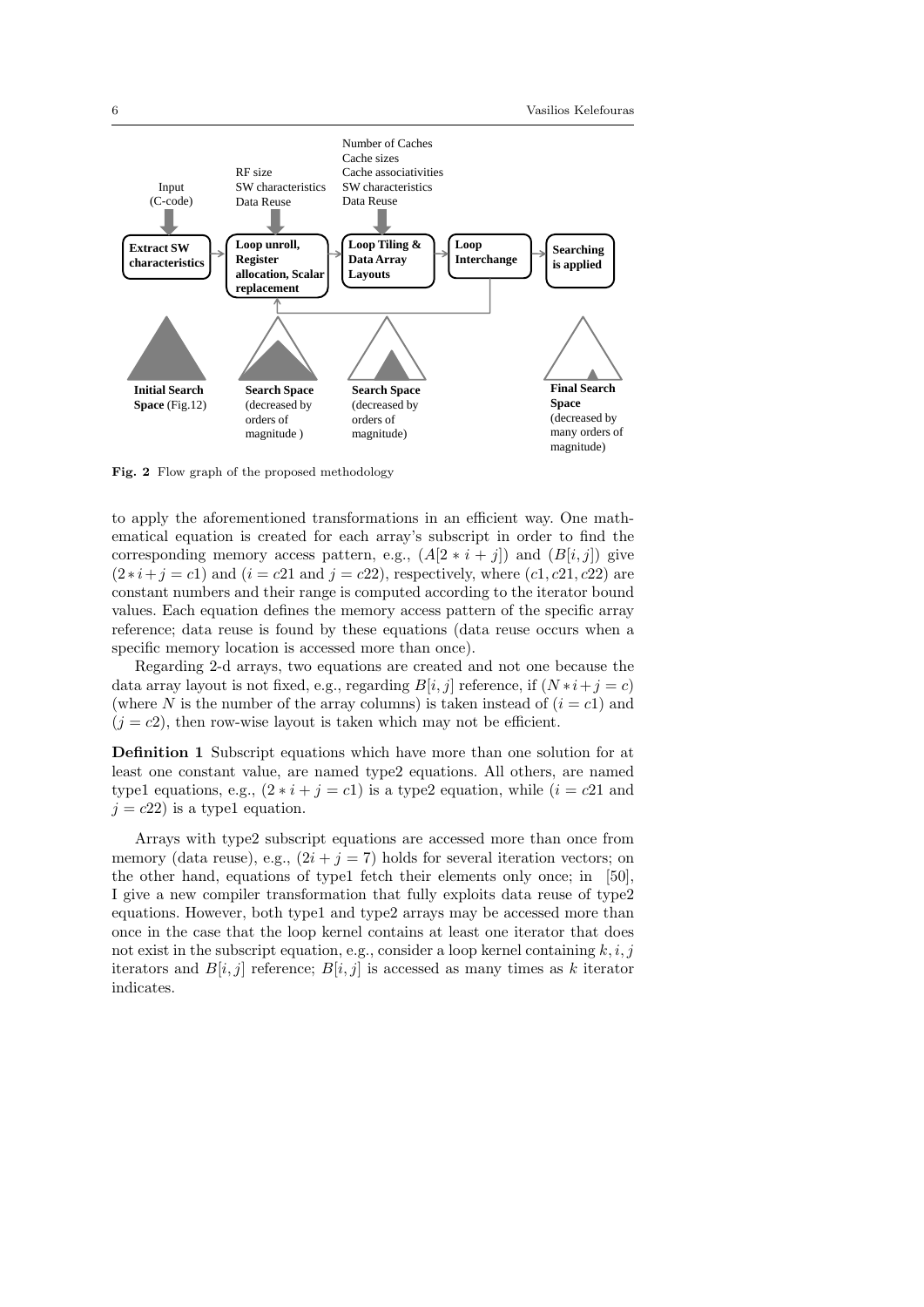Definition 2 The subscript equations which are not given by a compile time known expression (e.g., they depend on the input data), are further classified into type3 equations. Data reuse of type3 arrays cannot be exploited, as the arrays elements are not accessed according to a mathematical formula.

After the SW characteristics have been extracted, I apply loop unroll, register allocation and scalar replacement, in a novel way, by taking into account the subscript equations, data reuse and RF size (Subsection 3.1). I generate extra mathematical inequalities that give all the efficient RF tile sizes and shapes, according to the number of the available registers. All the schedules using a different number of registers than those the proposed inequalities give are not considered, decreasing the search space. Moreover, one level of tiling is applied for each cache memory (if needed), in a novel way, by taking into account the cache size and associativity, the data array layouts and the subscript equations (Subsection 3.2). One inequality is created for each cache memory; these inequalities contain all the efficient tile sizes and shapes, according to the cache architecture details. All tile sizes and shapes and array layouts different than those the proposed inequalities give are not considered decreasing the search space.

It is important to say that partitioning the arrays into tiles according to the cache size only is not enough because tiles may conflict with each other due to the cache modulo effect. Given that all the tiles must remain in cache, a) all the tile elements have to be written in consecutive main memory locations and therefore in consecutive cache locations (otherwise, the data array layout is changed), and b) different array tiles have to be loaded in different cache ways in order not to conflict with each other. All the schedules with different tile sizes than those the proposed inequalities give are not considered, decreasing the exploration space even more.

In contrast to iterative compilation methods, the number of levels of tiling is not one, but it depends on the number of the memories. For a two level cache architecture, loop tiling is applied for a)  $L_1$ , b)  $L_2$ , c)  $L_1$  and  $L_2$ , and d) none. The number of levels of tiling is found by testing as the data reuse advantage can be overlapped by the extra inserted instructions; although the number of data accesses is decreased (by applying loop tiling), the number of addressing instructions (and in several cases the number of load/store instructions) is increased.

When the above procedure has ended, all the efficient transformation parameters have been found (according to the Subsections 3.1 and 3.2) and all the inefficient parameters have been discarded reducing the search space by many orders of magnitude. Then, all the remaining schedules are automatically transformed into C-code; the C-codes are generated by applying the aforementioned transformations with the parameters found in Subsections 3.1 and 3.2. Afterwards, all the C-codes are compiled by the target architecture compiler and all the binaries run to the target platform to find the fastest.

The remainder of the proposed methodology has been divided into two sub-sections describing in more detail the most complex steps of Fig. 2.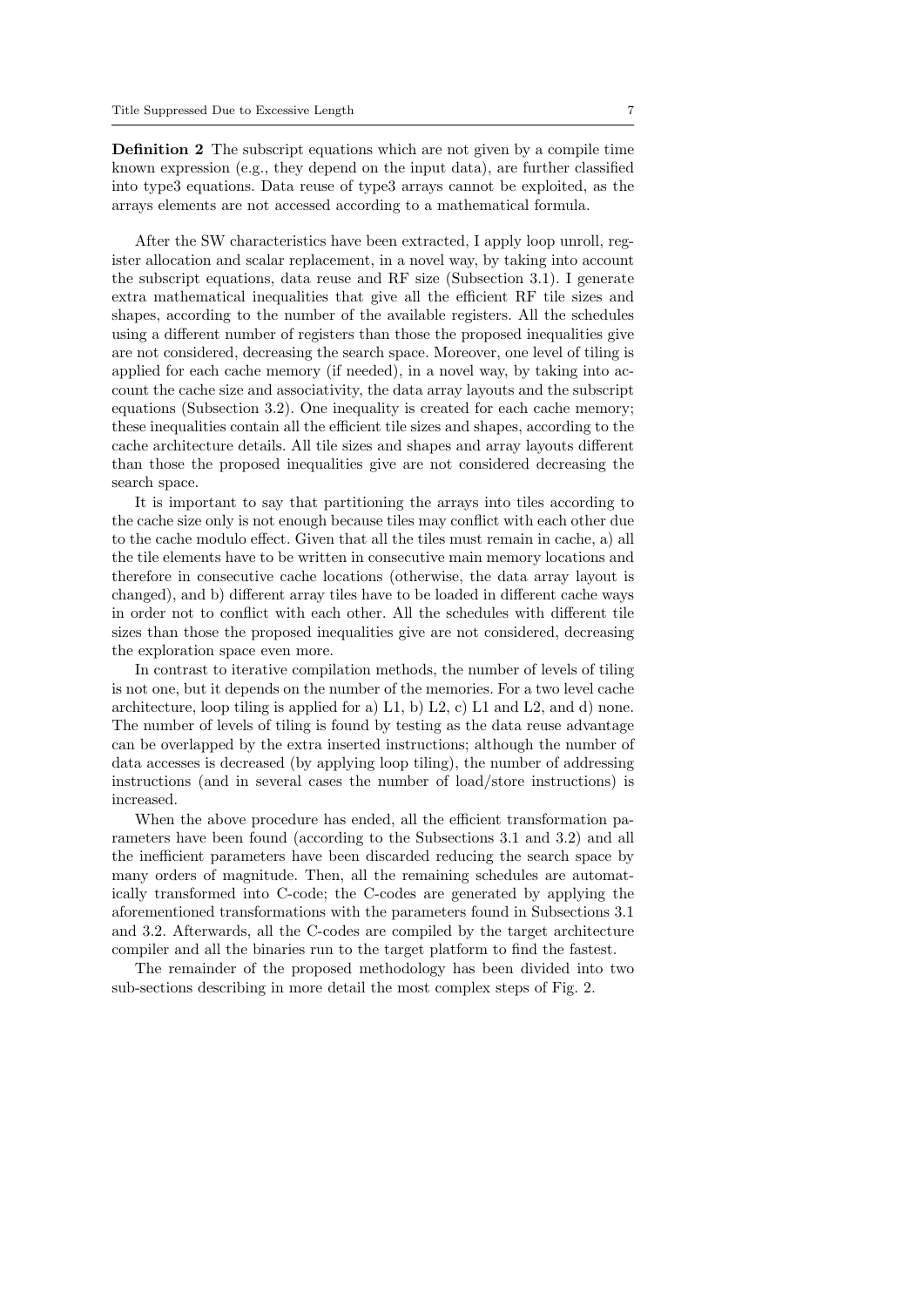*(b)*

*for (row = 2; row < N-2; row+=2) { for (col = 2; col < M-2; col+=2) { tmp1=0; tmp2=0; tmp3=0; tmp4=0; for (mr=0; mr<5; mr++) { for (mc=0; mc<5; mc++) { tmp1 += in[row+mr-2][col+mc-2] \* mask[mr][mc]; tmp2+= in[row+mr-2][col+mc-1] \* mask[mr][mc]; tmp3 += in[row+mr-1][col+mc-2] \* mask[mr][mc]; tmp4 += in[row+mr-1][col+mc-1] \* mask[mr][mc];* } } out[row][col]=tmp1/159; out[row][col+1]=tmp2/159; out[row+1][col]=tmp3/159; out[row+1][col+1]=tmp4/159; }} *(a) for (row = 2; row < N-2; row++) { for (col = 2; col < M-2; col++) { tmp=0; for (mr=0; mr<5; mr++) { for (mc=0; mc<5; mc++) { tmp+=in[row+mr-2][col+mc-2]\*mask[mr][mc] ;* } } out[row][col]=tmp/159; }} *(c) for (row = 2; row < N-2; row+=2) { for (col = 2; col < M-2; col+=2) {*  **out0=0;out1=0;out2=0;out3=0**; *for (mr=0; mr<5; mr++) {* **addr1=row+mr-2;**  *for (mc=0; mc<5; mc++) {*  addr2=col+mc-2; **reg**=mask[mr][mc]; **in1**=in[addr1][addr2]; *out0+=(in1\*reg);* **in1**=in[addr1][addr2+1]; *out1+=(in1\*reg);* **in1**=in[addr1+1][addr2]; *out2+=(in1\*reg);* **in1**=in[addr1+1][addr2+1]; *out3+=(in1\*reg);* } } out[row][col]=**out0**/159; out[row][col+1]=**out1**/159**;** out[row+1][col]=**out2**/159; out[row+1][col+1]=**out3**/159; }} *(d) for (row = 2; row < N-2; row++) { for (col = 2; col < M-2; col+=6) {* **out0=0;out1=0;out2=0;out3=0; out4=0;out5=0;** *for (mr=0; mr<5; mr++) {* addr1=row+mr-2; **in0**=in[addr1][col-2]; **in1**=in[addr1][col-1]; **in2**=in[addr1][col]; **in3**=in[addr1][col+1]; **in4**=in[addr1][col+2]; *for (mc=0; mc<5; mc++) {* **reg\_mask**=mask[mr][mc]; **in5**=in[addr1][col+3+mc]; *out0 += (in0\*reg\_mask); out1 += (in1\*reg\_mask); out2 += (in2\*reg\_mask); out3 += (in3\*reg\_mask); out4 += (in4\*reg\_mask); out5 += (in5\*reg\_mask);* **in0=in1; in1=in2; in2=in3; in3=in4; in4=in5;**  } } out[row][col]=**out0**/159; out[row][col+1]=**out1**/159; out[row][col+2]=**out2**/159; out[row][col+3]=**out3**/159; out[row][col+4]=**out4**/159; out[row][col+5]=**out5**/159; } }

Fig. 3 An example, Gaussian Blur algorithm

3.1 Loop unroll, scalar replacement, register allocation

Loop unroll, register allocation, scalar replacement, data reuse and register file (RF) size, strongly depend on each other and thus they are addressed together, as one problem and not separately. The reason follows. Loop unroll is applied in order to expose common array references in the loop body which they are then replaced by variables/registers in order to decrease the number of L/S and addressing instructions; exposing common array references in the loop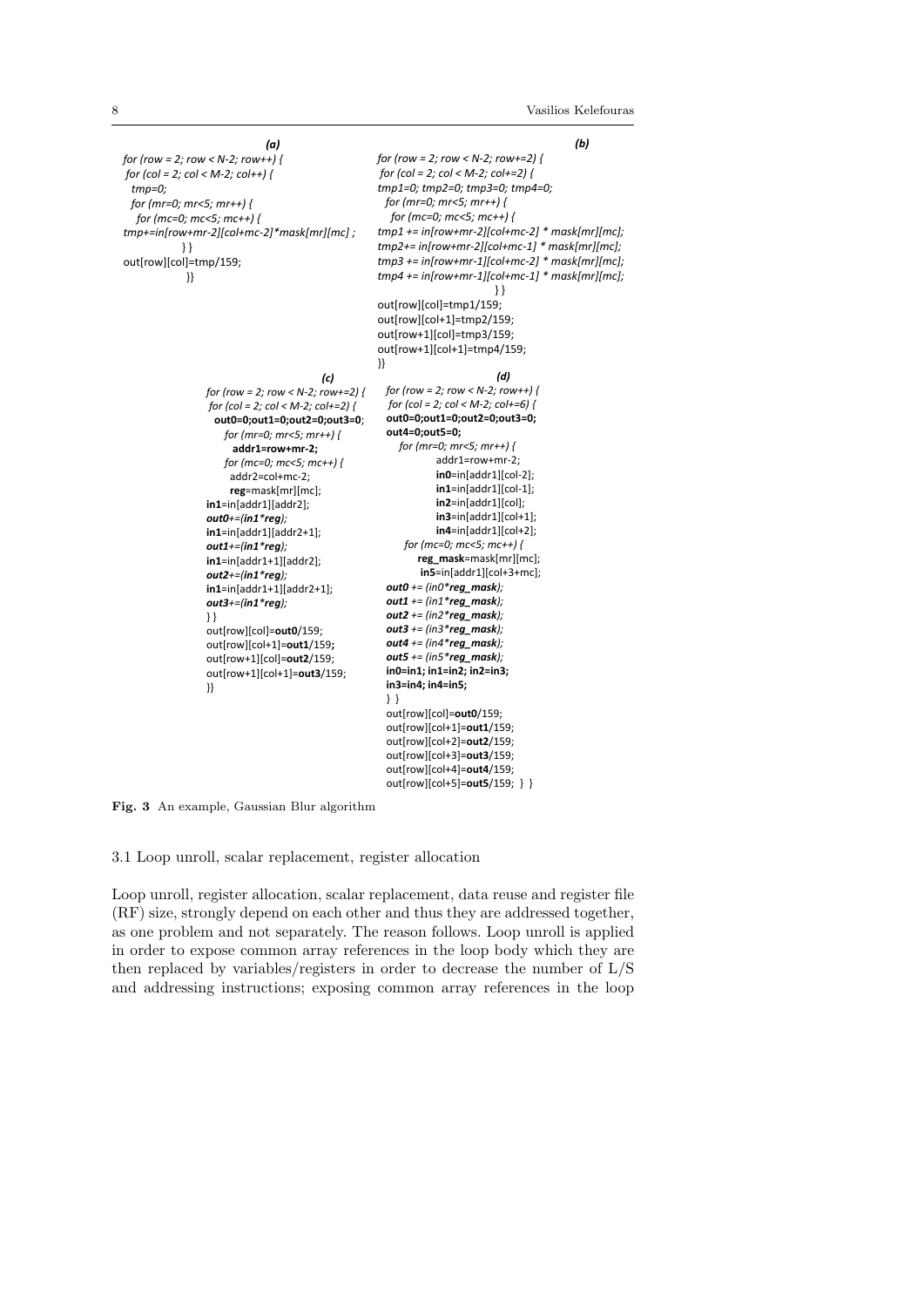body exposes data reuse (In Fig. 3-(b), loop unroll is applied to the first two iterators with unroll factor values equal to 2, while in Fig. 3-(c) the common array references are replaced by variables). However, the number of common array references exposed depends on the iterators that loop unroll is being applied to and on the loop unroll factor values. Unrolling the correct iterator exposes data reuse; on the other hand, in Rule2, I show that data reuse cannot be exposed by applying loop unroll to the innermost iterator. Regarding the loop unroll factor values, they depend on the RF size; the larger the loop unroll factor value, the larger the number of the registers needed. Moreover, the unroll factor values and the number of the variables/registers used, depend on data reuse, as it is efficient to use more variables/registers for the array references that achieve data reuse and less for the references that do not. Thus, the above problems are strongly interdependent and it is not efficient to be addressed separately.

The number of assigned variables/registers is given by the following inequality. I generate mathematical inequalities that give all the efficient RF tile sizes and shapes, according to the number of the available registers. All the schedules with different number of registers than those the proposed inequalities give are not considered, decreasing the search space. In contrast to all the related works, the search space is decreased not by applying exploration and prediction methods but by fully utilizing the RF size.

The register file inequality is given by:

$$
0.7 \times RF \leq Iterators + Scalar + Extra + Array_1 + Array_2 + \dots + Array_n \leq RF
$$

$$
\tag{1}
$$

where  $RF$  is the number of available registers,  $Scalar$  is the number of scalar variables, Extra is the number of extra registers needed, i.e., registers for intermediate results and Iterators is the number of the different iterator references exist in the innermost loop body, e.g., in Fig. 3-(b), (Iterators = 4), these are  $(row, mr, col, mc)$ .  $Array<sub>i</sub>$  is the number of the variables/registers allocated for the i-th array.

Rule 1 The Array<sup>i</sup> values are found by ineq. 2 and Rules 2- 5. I give Rules 2- 5 to allocate registers according to the data reuse.

$$
Array_i = it'_1 \times it'_2 \times \ldots \times it'_n \tag{2}
$$

where the integer  $it'_{i}$  are the unroll factor values of the iterators exist in the array's subscript; e.g. for  $B(i, j)$  and  $C(i, i)$ ,  $Array_B = i' \times j'$  (rectangular tile) and  $Array_C = i'$  (diagonal line tile) respectively, where i' and j' are the unroll factors of  $i, j$  iterators.

Each subscript equation contributes to the creation of ineq.( 1), i.e., equation i gives  $Array_i$  and specifies its expression. To my knowledge, no other work uses a similar approach.

The bound values of the RF inequality (eq.( 1)) are not tight because the output code is C-code and during its compilation (translate the C-code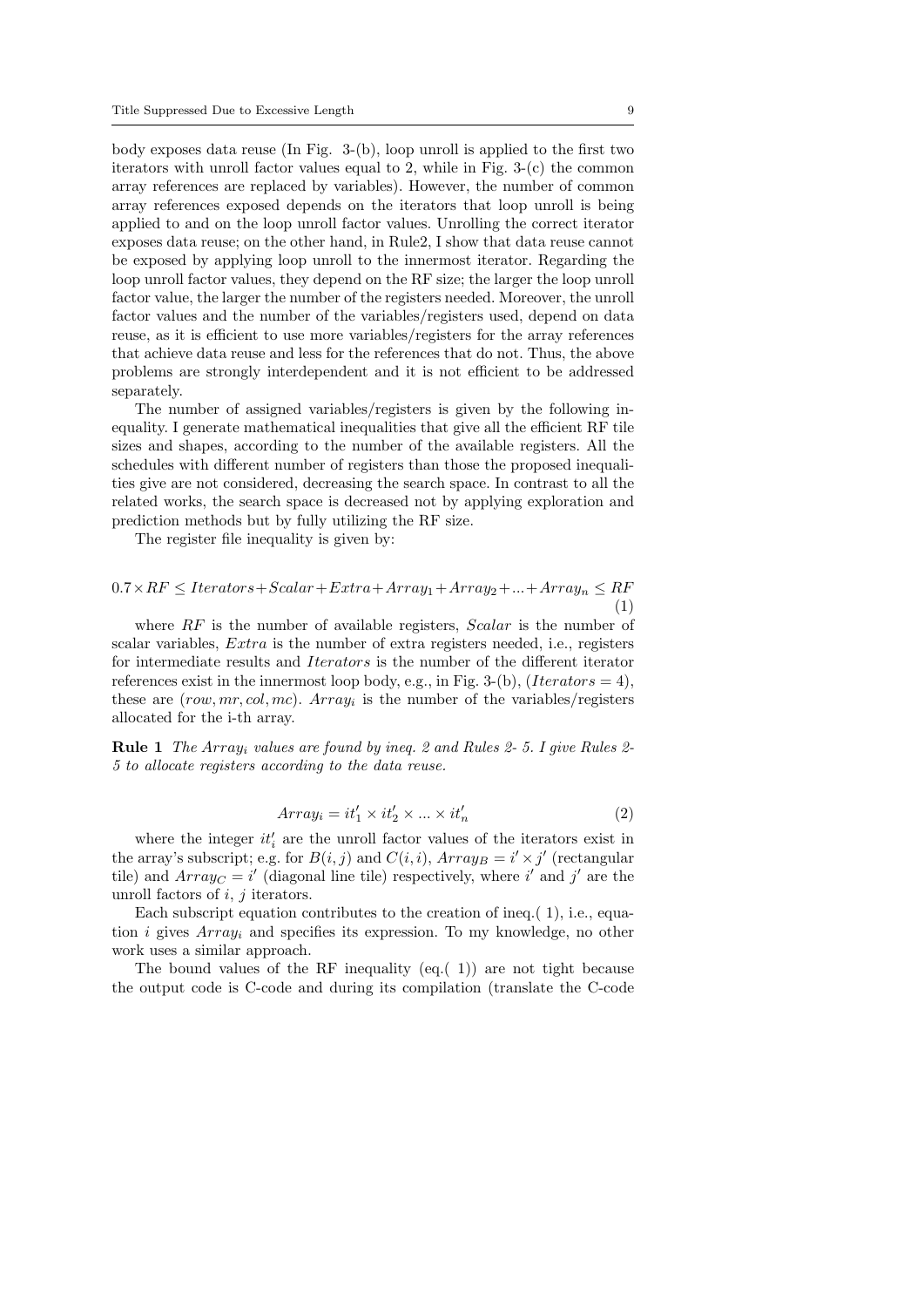into binary code), the target compiler may not allocate the exact number of desirable variables into registers. Moreover, the 0.7 value has been found experimentally. The number of Scalar and Extra registers are found after the allocation of the array elements into variables/registers, because they depend on the unroll factor values and on the number of iterators being unrolled. The Extra value depends on the target compiler and thus it is found approximately; the bounds of the RF inequality are not tight for this reason too. The goal is to store all the inner loop reused array elements and scalar variables into registers minimizing the number of register spills.

Rules 2- 5 modify eq. 2 according to the data reuse. The array references that do not achieve data reuse do not use more than one register; on the other hand, the array references that achieve data reuse, use as many registers as possible according to the number of the available registers, e.g., in Fig. 3-(c) only one register is used for  $(in)$  and four for  $(out)$  array. To my knowledge, no other work takes into account data reuse in this way.

Rule 2 The innermost iterator is never unrolled because data reuse cannot be exposed; if it<sub>i</sub> is the innermost iterator, then  $it'_i = 1$ .

Proof By unrolling the innermost iterator, the array references-equations which contain it, will change their values in each iteration; this means that i) a different element is accessed in each iteration and thus a huge number of different registers is needed for these arrays, ii) all these registers are not reused (a different element is accessed in each iteration). Thus, by unrolling the innermost iterator, more registers are needed which do not achieve data reuse; this leads to low RF utilization.

Rule 3 The type1 array references which contain all the loop kernel iterators, do not achieve data reuse (each element is accessed once); thus only one register is needed for these arrays, i.e.,  $Array_i = 1$ .

Proof The subscript equations of these arrays change their values in each iteration vector and thus a different element is fetched in each iteration.

Let me give an example Gaussian Blur (Fig. 3). Suppose that loop unroll is applied to row, col iterators with unroll factor value equal to 2 (Fig. 3-(b)). Then, all array references are replaced by variables/registers according to the register file size and data reuse (Fig. 3-(c)). Array out needs row'  $\times$  col' = 4 registers (Fig. 3) while array mask needs  $mr' \times mc' = 1$  register, where  $row', col', mr', mc'$  are the row, col, mr, mc unroll factor values, respectively. Although in array needs 4 registers according to ineq. 2, it achieves no data reuse and thus only one register is used (Rule 3). The number of registers needed for each array is given by its subscript equation; these equations give the data access patterns and data reuse. Regarding mask array, it is reused four times. Regarding out array, all its four references exist in the loop body remain unchanged as the mr, mc change, achieving data reuse. in array does not achieve data reuse and thus only one register is used for all the four references. However, if someone study in array more carefully, it contains data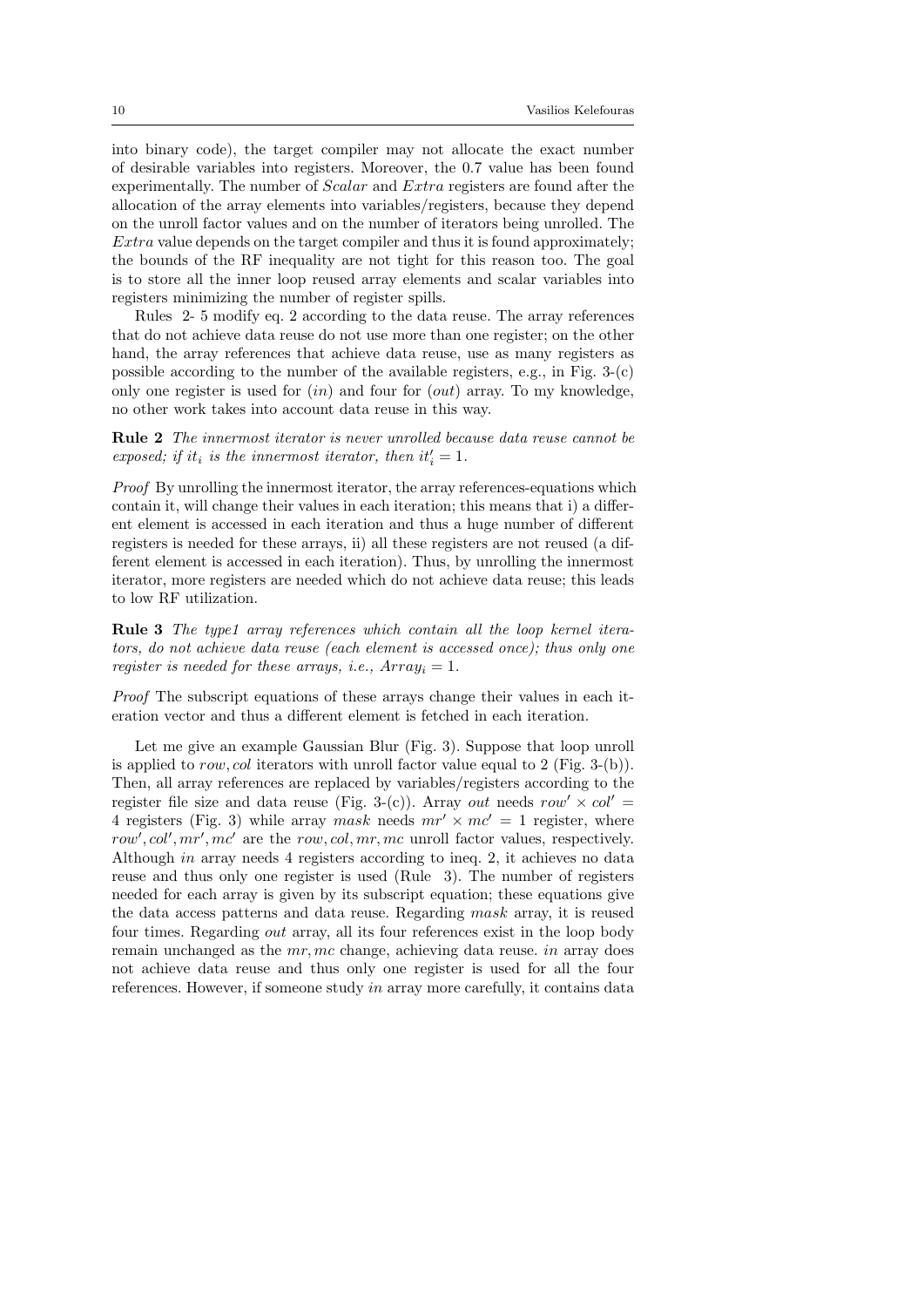| (a)                                                                                                                   | (b)                                                              |
|-----------------------------------------------------------------------------------------------------------------------|------------------------------------------------------------------|
| for (ii=0; ii<60; ii+=10)                                                                                             | $i_0$ =2; j <sub>0</sub> =2;                                     |
| for (jj=0; jj<60; jj+=15)                                                                                             | for (jj=0; jj <m; jj+="&lt;b">T1)</m;>                           |
| for (kk=0; kk<60; kk+=4)                                                                                              | <b>for</b> (i=0; i <n; i+="&lt;math">\mathbf{i_0}) {</n;>        |
| for (i=ii; i <ii+10; i+="2)&lt;/td"><td><b>for</b> (j=jj; j<jj+t1; j+="&lt;b">j<sub>0</sub>) {</jj+t1;></td></ii+10;> | <b>for</b> (j=jj; j <jj+t1; j+="&lt;b">j<sub>0</sub>) {</jj+t1;> |
| for (k=kk; k <kk+4; k+="4)" td="" {<=""><td><math>r1=0; r2=0; r3=0; r4=0;</math></td></kk+4;>                         | $r1=0; r2=0; r3=0; r4=0;$                                        |
|                                                                                                                       | <b>for</b> (k=0; k <p; k++)="" th="" {<=""></p;>                 |
| $regA3 = A[i][k+2]$ ; $regA4 = A[i][k+3]$ ;                                                                           | $r5 = A[i][k]$ ; $r6 = A[i+1][k]$ ;                              |
|                                                                                                                       | $r7 = B[j][k]$ ; $r8 = B[j+1][k]$ ;                              |
|                                                                                                                       | r1+=r5*r7;                                                       |
| for (j=jj; j <jj+15; j++)="" td="" {<=""><td>r2+=r5*r8;</td></jj+15;>                                                 | r2+=r5*r8;                                                       |
|                                                                                                                       | r3+=r6*r7;                                                       |
| $regB2 = B[k+1][j];$                                                                                                  | r4+=r6*r8;                                                       |
| regB3=B[k+2][j]; regB4=B[k+3][j];                                                                                     | ł                                                                |
| regC1+=regA1 * regB1;                                                                                                 | $C[i][j]=r1;$                                                    |
| regC1+=regA2 * regB2;                                                                                                 | $C[i][j+1]=r2;$                                                  |
| regC1+=regA3 * regB3;                                                                                                 | $C[i+1][j]=r3;$                                                  |
| regC1+=regA4 * regB4;                                                                                                 | $C[i+1][j+1]=r4;$                                                |
| regC2+=regA5 * regB1;                                                                                                 |                                                                  |
| regC2+=regA6 * regB2;                                                                                                 |                                                                  |
| regC2+=regA7 * regB3;                                                                                                 |                                                                  |
| regC2+=regA8 * regB4;                                                                                                 |                                                                  |
| $C[i][j]+=regC1;$                                                                                                     |                                                                  |
| $C[i+1][j]+=regC2;$ }}                                                                                                |                                                                  |

Fig. 4 An example, Matrix-Matrix Multiplication

reuse between consecutive iterations of mc; in Fig. 3-(d) this type of data reuse (Rule 5) is fully exploited by inserting  $in1 - in5$  registers. It is important to say that both Fig.  $3-(c)$  and Fig.  $3-(d)$ , achieve a much smaller number of L/S and addressing instructions.

Rule 4 If there is an array reference i) containing more than one iterator and one of them is the innermost one and ii) all ineq.( 1) iterators which do not exist in this array reference have unroll factor values equal to 1, then only one register is needed for this array, i.e.  $Array_i = 1$ . This gives more than one register file inequalities (it is further explained in the following example).

Proof When Rule 4 holds, a different array's element is fetched in each iteration vector, as the subscript equation changes its value in each iteration. Thus, no data reuse is achieved and only one register is used. On the contrary, if at least one iterator which do not exist in this array reference is unrolled, common array references occur inside the loop body (e.g.,  $regC1$  is reused 3 times in Fig. 4); data reuse is achieved in this case and thus an extra RF inequality is created.

Let me give another example (Fig. 4-(a)). The C array subscript contains  $i$ and j iterators. j iterator is the innermost one and thus  $(i' \times 1 = 2)$  registers are needed for this array; however, according to Rule 4, C array needs  $(i' \times 1 = 2)$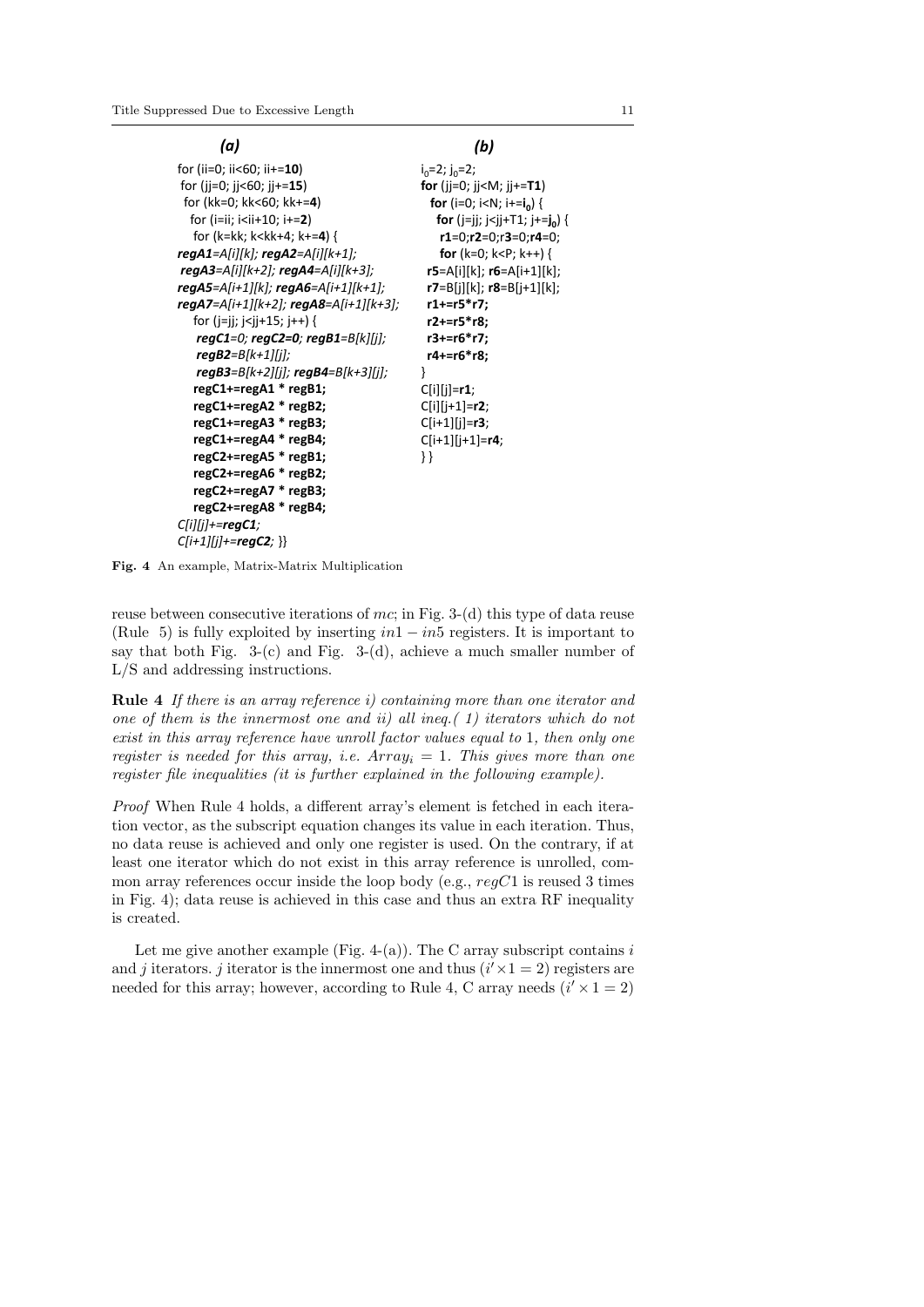registers if  $k' \neq 1$  and 1 register otherwise (if  $k' = 1$  then the C array fetches a different element in each iteration vector and thus only one register is needed). Regarding array A, it needs  $i' \times k'$  registers while B array needs  $k'$  registers, if  $i' \neq 1$  and 1 register otherwise. Note that if the i-loop is not unrolled  $(i' = 0)$ , the B and C array elements are not reused and thus there is 1 register for C and 1 for B (Rule 4). The innermost iterator  $(i)$  is not unrolled according to Rule 2 (data reuse is decreased in this case).

Moreover, there are cases that data reuse utilization is more complicated as common array elements may be accessed not in each iteration, but in each k iterations, where  $k \geq 1$ , e.g., Fig. 3-(d). This holds only for type2 equations (e.g.  $ai + bj + c$ ) where  $k = b/a$  is an integer (data reuse is achieved in each k iterations). Data reuse is exploited only when  $k = 1$  here (Rule 5) as for larger k values, data reuse is low. For example, in Fig. 3, each time the  $mask$ is shifted by one position to the right (mc iterator), 20 elements of in array are reused (reuse between consecutive iterations, i.e.,  $k = 1$ ).

Rule 5 Arrays with type 2 subscript equations which have equal coefficient absolute values (e.g.  $ai + bj + c$ , where  $a == \pm b$ ) fetch identical elements in consecutive iterations; data reuse is exploited by interchanging the registers values in each iteration. An extra RF inequality is produced in this case.

Proof The arrays of Rule 5 access their elements in patterns. As the innermost iterator changes its value, the elements are accessed in a pattern, i.e.  $A[p]$ ,  $A[p + b], A[p + 2 \times b]$  etc. When the outermost iterator changes its value, this pattern is repeated, shifted by one position to the right  $(A[p + b], A[p + 2 \times b],$  $A[p+3\times b]$  etc), reusing its elements. This holds for equations with more than two iterators too.

To exploit data reuse of Rule 5, all the array's registers interchange their values in each iteration, e.g., in Fig.  $3 - (d)$ , the  $(in0, in1, in2, in3, in4, in5)$ variables interchange their values in each iteration.

To sum up, by applying the aforementioned transformations as above, the number of i) load/store instructions (or equivalent the number of L1 data cache accesses) and ii) addressing instructions, are decreased. The number of load/store instructions is decreased because the reused references are assigned into registers and they reused as many times as the number of available registers indicate. The number of addressing instructions is decreased because the address computations are simplified.

Last but not least, the search space is decreased by orders of magnitude without pruning efficient schedules. Although it is impractical to run all the different schedules (their number is huge) to prove that they are less performance efficient, they all give a much larger number of load/store and addressing instructions. All the schedules that do not belong to ineq. 1, either use only a few number of registers or a larger number than the available; in the first case, array elements are accessed more times (and also their addresses are computed more times) while in the second case, the register file pressure is high, leading to a large number of register spills and therefore to a large number of L1 data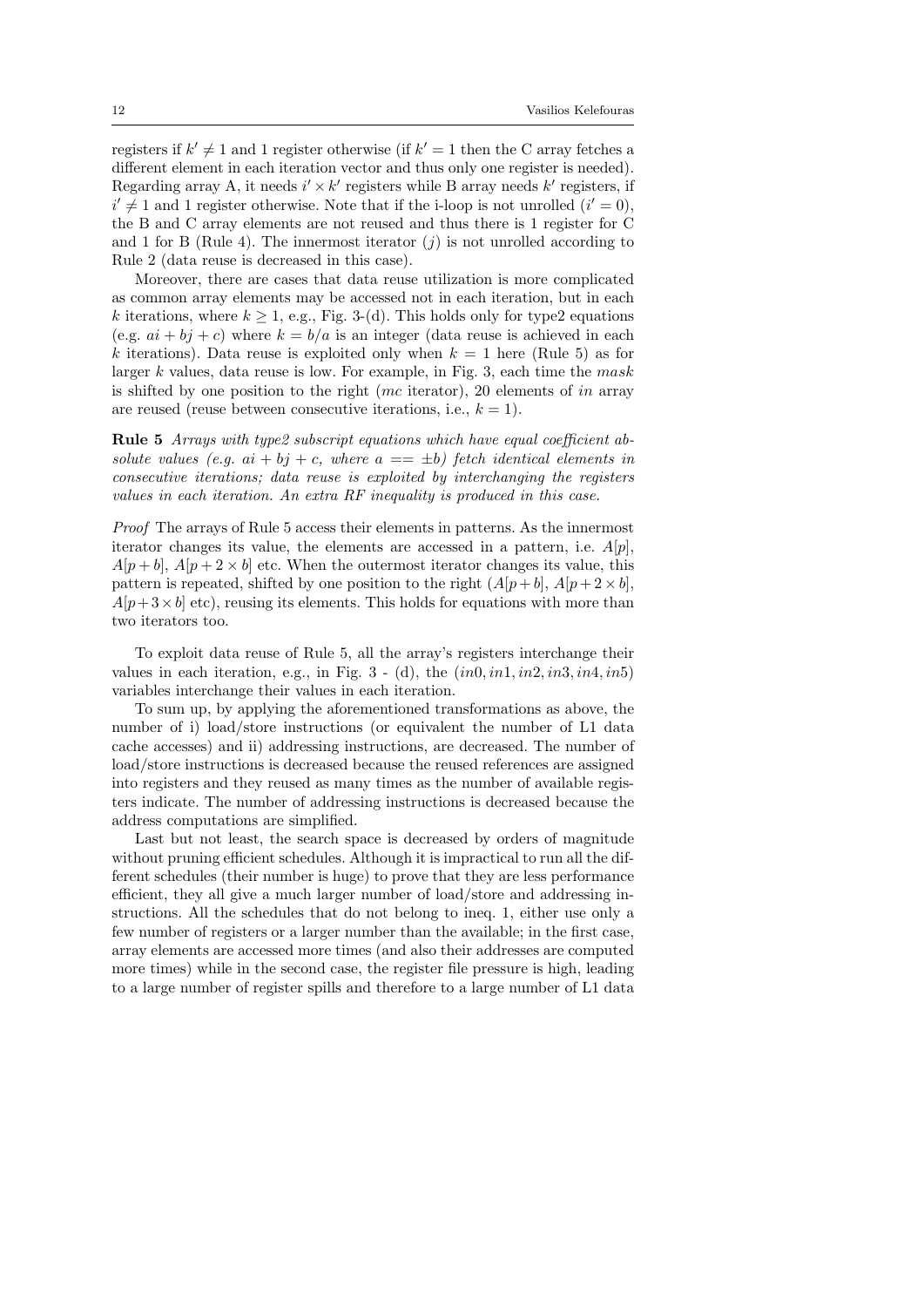accesses. Moreover, all the schedules that do not satisfy the proposed Rules, do not take into account data reuse and thus several/many registers are wasted leading to a larger number of data accesses.

#### 3.2 Loop tiling and data array layouts

Loop tiling is one of the key loop transformations to speedup data dominant applications. When the accumulated size of the arrays is larger than the cache size, the arrays do not remain in cache and in most cases they are loaded and reloaded many times from the slow main memory, decreasing performance and increasing energy consumption. In order to decrease the number of data accesses, loop tiling is applied, i.e., arrays are partitioned into smaller ones (tiles) in order to remain in cache achieving data locality.

Loop tiling for cache, cache size and associativity, data reuse and data array layouts, strongly depend on each other and thus they are addressed together, as one problem and not separately. The reason follows. Let me give an example, Matrix-Matrix Multiplication algorithm. Many research works as well ATLAS [51] (one of the state of the art high performance libraries) apply loop tiling by taking into account only the cache size, i.e., the accumulated size of three rectangular tiles (one of each matrix) must be smaller or equal to the cache size; however, the elements of these tiles are not written in consecutive main memory locations (the elements of each tile sub-row are written in different main memory locations) and thus they do not use consecutive data cache locations; this means that having a set-associative cache, they cannot simultaneously fit in data cache due to the cache modulo effect. Moreover, even if the tile elements are written in consecutive main memory locations (different data array layout), the three tiles cannot simultaneously fit in data cache if the cache is two-way associative or direct mapped [52], [53]. Thus, loop tiling is efficient only when cache size, cache associativity and data array layouts, are addressed together as one problem and not separately.

For a 2 levels of cache architecture, 1 level of tiling (either for L1 or L2 cache), 2 levels of tiling and no tiling solutions, are applied to all the solutionsschedules that have been produced so far. The optimum number of levels of tiling cannot easily be found since the data locality advantage may be lost by the required insertion of extra L/S and addressing instructions, which degrade performance. The separate memories optimization gives a different schedule for each memory and these schedules cannot coexist, as by refining one, degrading another, e.g., the schedule minimizing the number of  $L2$  data cache accesses and the schedule minimizing the number of main memory accesses cannot coexist; thus, either a sub-optimum schedule for all memories or a (near) optimum schedule only for one memory can be produced.

As far as the tile sizes are concerned, a cache inequality is produced for each cache memory (eq.3), giving all the efficient tile sizes; each inequality contains i) the tile size of each array and ii) the shape of each array tile. However, partitioning the arrays into smaller ones (tiles) according to the cache size is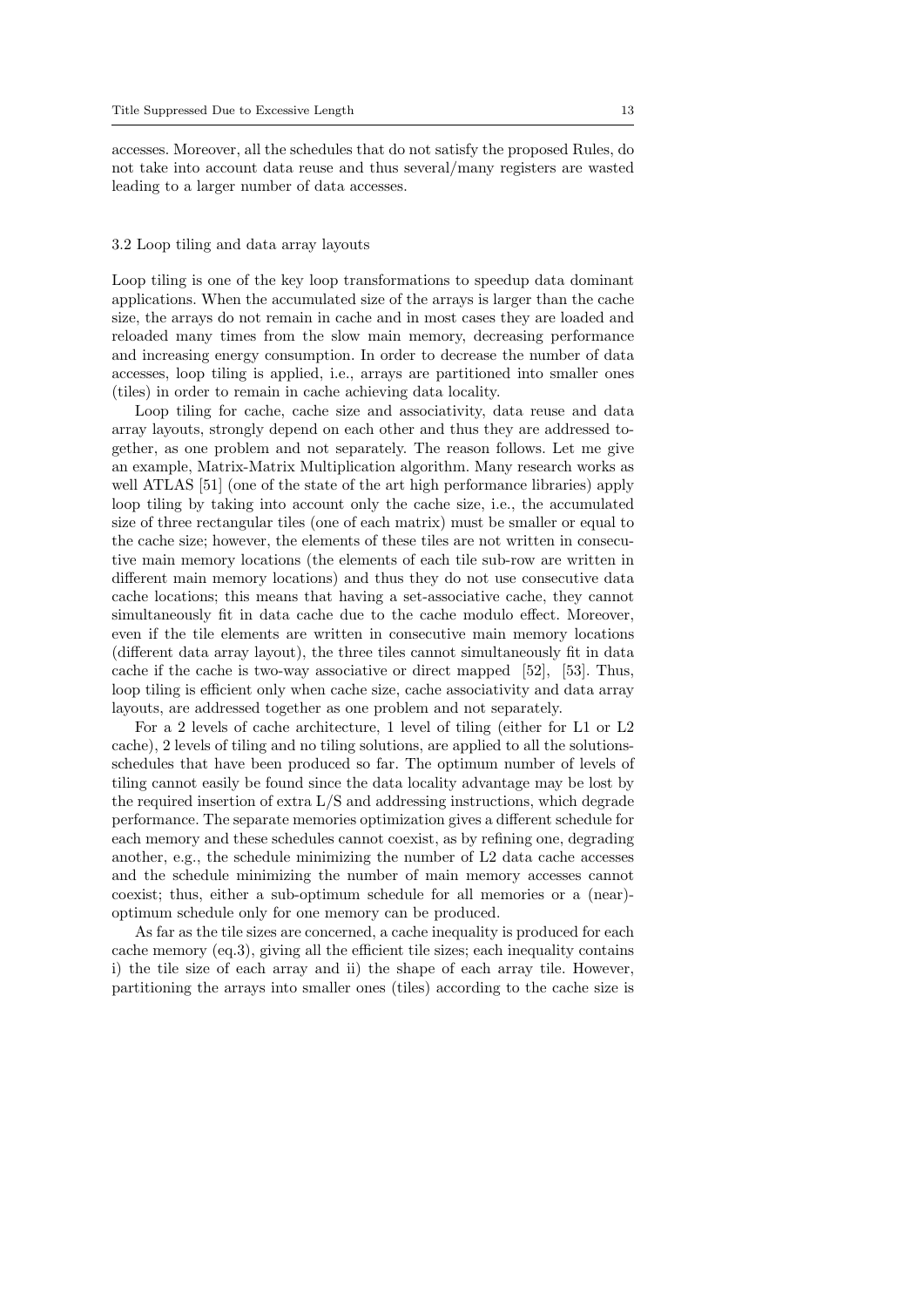not enough because tiles may conflict with each other due to the cache modulo effect; to satisfy that tiles remain in cache, first all the tile elements are written in consecutive main memory locations (in order to be loaded in consecutive cache locations), second different array tiles are loaded in different cache ways in order not to conflict with each other and third LRU cache replacement policy is used. All tile sizes and shapes and array layouts different than these the proposed inequalities give are not considered decreasing the search space.

The L1 data cache inequality is given by:

$$
assoc - v - (\lfloor assoc/4 \rfloor) \le \lceil \frac{Tile_1}{L_1/assoc} \rceil + \dots + \lceil \frac{Tile_n}{L_1/assoc} \rceil \le assoc - v \quad (3)
$$

where  $L_1$  is the L1 data cache size and *assoc* is the data cache associativity (for an 8-way associative data cache,  $assoc = 8$ ). v value is zero when no type3 array exist and one if at least one type3 array exists (it is explained next, Rule 6).  $\left( |assoc/4| \right)$  gives the number of cache ways that remain unused and defines the lower bound of tile sizes.  $Tile_i$  is the tile size of the ith array and it is given by

$$
Tile_i = T'_1 \times T'_2 \times T'_n \times ElementSize
$$
\n<sup>(4)</sup>

where integer  $T_i'$  are the tile sizes of the iterators that exist in the array's subscript. *ElementSize* is the size of each array's element in bytes, e.g., in Fig. 4-(a),  $Tile_A = ii' \times kk' \times 4 = 10 \times 4 \times 4$ ,  $Tile_B = kk' \times jj' \times 4 = 15 \times 4 \times 4$ and  $Tile_C = ii' \times jj' \times 4 = 10 \times 15 \times 4$ , if A,B and C contain floating point values (4 bytes each).

Ineq. 3 satisfies that no cache way contains more than one array's elements, minimizing the number of cache conflicts.  $a1 = \lceil \frac{Tile_1}{L_1/assoc} \rceil$  value is an integer and gives the number of  $L_1$  data cache lines with identical  $L_1$  addresses used for  $Tile<sub>1</sub>$ . An empty cache line is always granted for each different modulo (with respect to the size of the cache) of Tiles memory addresses. For the reminder of this paper I will more freely say that I use all cache ways for Tile1,  $a2$ cache ways for Tile2 etc (in other words Tiles are written in separate data cache ways). In the case that  $\frac{Tile_i}{L_1/assoc}$  would be used instead of  $\lceil \frac{File_i}{L_1/assoc} \rceil$ , the number of  $L_1$  misses will be much larger because Tiles' cache lines would conflict with each other.

Moreover, in order to the Tiles remain in cache, their elements have to be written in consecutive cache locations and thus to consecutive main memory locations; thus, the data array layouts are changed to tile-wise (if needed), i.e., all array elements are written to main memory in order. To my knowledge, no other work addresses loop tiling by taking into account cache size, cache associativity and the data array layouts for a wide range of algorithms and computer architectures.

In the case that the tile size is very small  $(Tile_i \prec (L1/assoc)/10)$ , neither its layout is changed nor it is inserted in ineq. 3 (this value has been found experimentally). Moreover, if the tile elements are not written in consecutive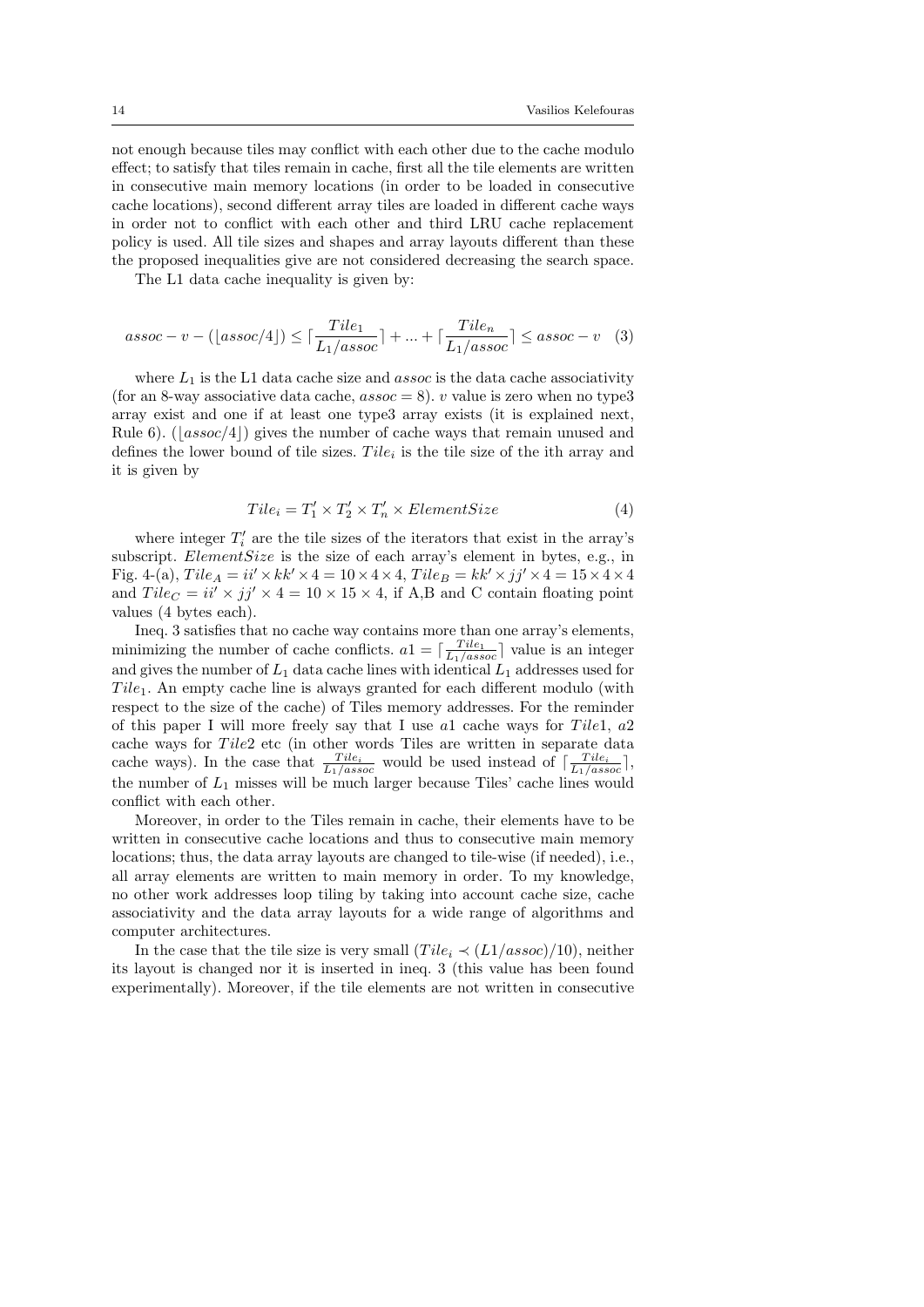main memory locations but the associativity value is large enough to prevent cache conflicts, the data array layout remains unchanged, e.g., consider a 2-d array of size  $N \times N$  and a tile of size  $4 \times T$ , where  $T \prec N$ ; if  $(asoo > 4)$  and  $((T \times ElementSize) \prec CacheWaySize)$ , no cache conflict occurs.

Regarding type3 arrays, loop tiling cannot be applied. These arrays contain subscript equations which are not given by a compile time known expression (they depend on the input data). These arrays cannot be partitioned into tiles as their elements are accessed in a 'random' way; this leads to a large number of cache conflicts due to the cache modulo effect (especially for large arrays). To eliminate these conflicts, Rule 6 is introduced.

Rule 6 For all the type3 arrays, data cache size which equals to the size of one cache way is granted  $(v = 1)$ . In other words, an empty cache line is granted for each different modulo (with respect to the size of the cache) of these arrays memory addresses.

The search space is decreased even more by computing the best nesting level values of the new tiling iterators.

Statement 1 The nesting level values of the tiling iterators (produced by applying loop tiling) are found theoretically (no searching is applied). This means that loop interchange is not applied to the new tiling iterators.

The nesting level values of the new (tiling) iterators are computed. For each different schedule produced by ineq.( 3), I compute the total number of data accesses for all the different nesting level values and the best are selected.

The number of each array's accesses is found by:

 $DataAccesses = n \times Title_size_in_elements \times Num_of_tiles$ , where n is the number of times each tile is fetched and equals to  $(q \times r)$ , where q is the number of iterations exist above the upper iterator of the array's equation and  $r$  is the number of iterations exist between the upper and the lower iterators of the array's equation.

Last but not least, the search space is decreased by orders of magnitude without pruning efficient schedules. Although it is impractical to run all different schedules (their number is huge) to prove that they are less efficient, they all give a much larger number of memory accesses in the whole memory hierarchy. All schedules that do not belong to ineq. 3, either use only a small portion of cache or a larger than the available or tile sizes do not use consecutive main memory / cache locations and thus they cannot remain in cache; in the first case, tile sizes are small giving a large number of data accesses and addressing instructions while in the second case, tile sizes are large and tiles cannot remain in cache leading to a much larger number of memory accesses.

#### 4 Experimental Results

The experimental results for the proposed methodology, presented in this section, were carried out with Intel Xeon Quad Core E3-1240 v3 general purpose processor and PowerPC 440 embedded processor (Virtex-5 FPGA ML507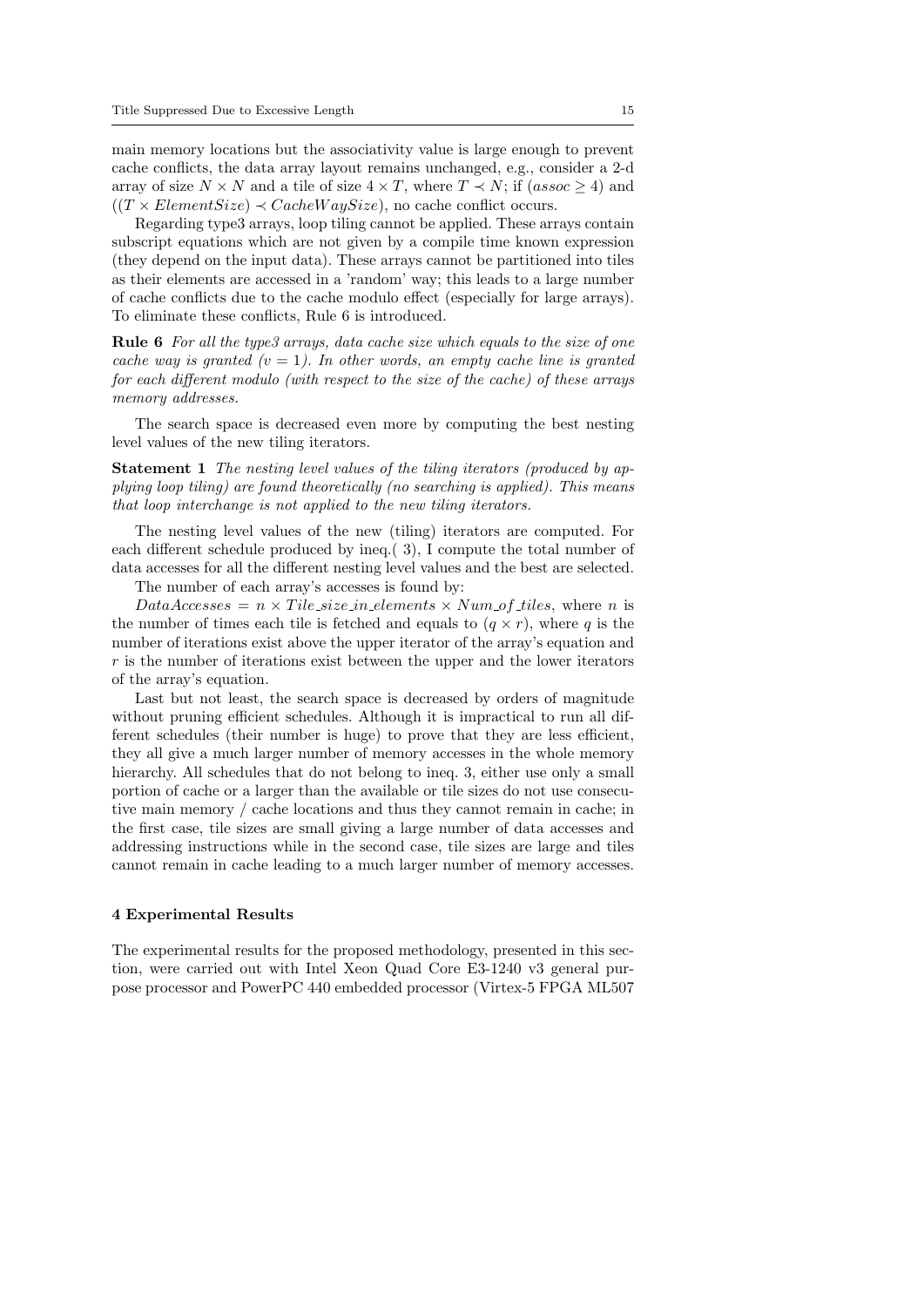Evaluation Platform). Regarding Intel processor, a performance comparison is made over gcc 4.8.4 and Intel icc 2015 compilers; optimization level -O3 was used at all cases. The operating system used is Ubuntu 14.04.

The comparison is done for 7 well-known data dominant linear algebra, image processing and signal processing kernels (PolyBench/C benchmark suite version 3.2 [54]). These are: Matrix-Matrix Multiplication (MMM), Matrix-Vector Multiplication (MVM), Gaussian Blur  $(5 \times 5$  filter), Finite Impulse Response filter (FIR), Sobel operator (Manhattan distance is used instead of Euclidean distance), Jacobi 9-point Stencil and Gaussian Elimination. All the C-codes are single threaded and thus they run on one core only.

First, an evaluation of compilation time / search space is made over iterative compilation (iterative compilation here includes all the transformations shown in Fig.1.). To the best of my knowledge there is no iterative compilation method including the optimizations presented in this paper with all their parameters; iterative compilation techniques either do not use the transformations presented in this paper at all, or they use some them to some extent [23] [24] [25], e.g., loop tiling is applied only for specific tile sizes and levels of tiling and loop unroll is applied only for specific unroll factor values. Normally, iterative compilation methods include transformations with low compilation time such as common subexpression elimination, unreachable code elimination, branch chaining and not compile time expensive transformations such as loop tiling; I show that if the transformations presented in Fig.1 (including almost all different transformation parameters) are included in iterative compilation, the search space is from  $10^{17}$  up to  $10^{29}$ schedules(for the given input sizes) (Table 1); given that  $1sec = 3.17 \times 10^{-8}$ years and supposing that compilation time takes 1 sec, the compilation time is from  $10^9$  up to  $10^{21}$  years. On the other hand, the proposed methodology decreases the search space from  $10^1$  up to  $10^5$  schedules.

The first column of Table 1 gives the overall size of the search space (Fig. 1); the values have been computed by the following equation:

 $Schedules = 7! \times (UnrollFactor^{loops} \times loops! +$  $+UnrollFactor^{loops} \times Tile1^{loops} \times (2 \times loops)! \times (2 \times matrices) +$  $+UnrollFactor^{loops} \times File2^{loops} \times (2 \times loops)! \times (2 \times matrices) +$  $+UnrollFactor^{loops} \times Tile1^{loops} \times Tile2^{loops} \times (3 \times loops)! \times (2 \times matrices)\$ 

where  $Tile1$  and  $Tile2$  are the numbers of different tile sizes for each iterator for the L1 and L2, respectively and *loops* is the number of the loops.  $UnrollFactor$  value is the number of different unroll factor values for each iterator. Finally, matrices is the number of multidimensional arrays and indicates that each multidimensional array uses two different data layouts (the default and the tile-wise). The first, second, third and fourth row of eq. 5, give the number of the schedules when tiling for (no memory), (L1), (L2) and (L1 and L2) is applied, respectively.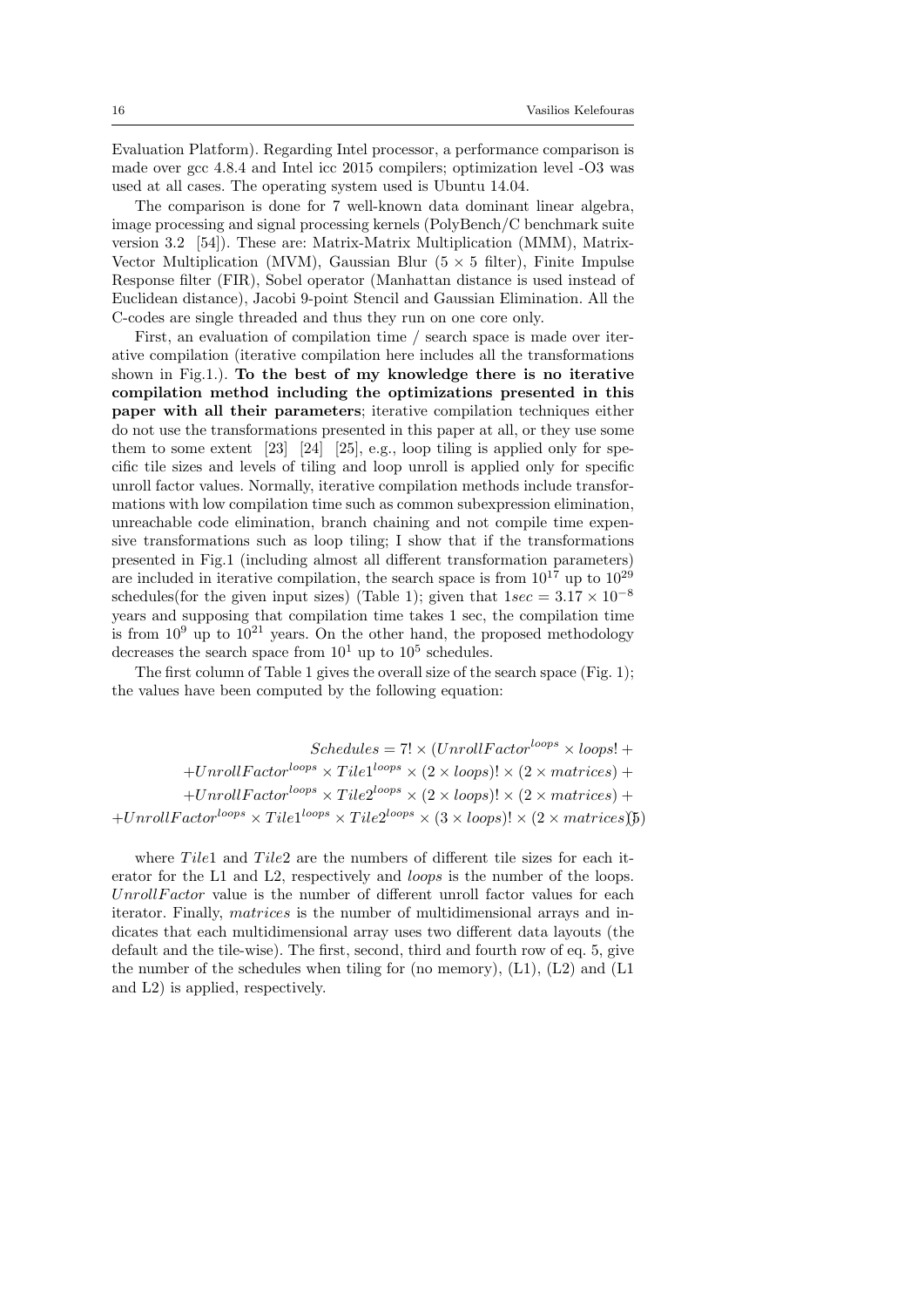The second and the fourth columns of Table1 give the search space size of the transformations used in Subsection 3.1 and Subsection 3.2, respectively. The second column values of Table 1 are given by  $(4! \times UnrollFactor^{loops} \times$ *loops*!). The fourth column values are obtained by  $(4! \times Tile1^{loops} \times Tile2^{loops} \times$  $(2 \times loops)! \times (2 \times matrices)$ . The other column values have been obtained experimentally. The search space of MMM is the biggest as it contains 3 large loops to which loop tiling has applied. On the other hand, the smallest search space is that of MVM as it contains only two loops and a small input size.

For a fair comparison to be made,  $(UnrollFactor = 32)$ , since the number of the registers is limited. Moreover, the different tile sizes used here are the following: for MMM  $Tile1 = 500$  and  $Tile2 = 250$ , for Gaussian Blur, Sobel and Jacobi stencil  $Tile1 = 600$  and  $Tile2 = 300$ , for MVM  $Tile1 = 2100$ and  $Tile2 = 1000$ , for FIR  $Tile1 = 16000$  (1st iterator),  $Tile1 = 1000$  (filter iterator) and  $Tile2 = 0$ , for Gaussian Elimination,  $Tile1 = 600$  and  $Tile2 = 0$ . Regarding FIR and Gaussian Elimination,  $Tile2 = 0$  as their arrays fit in L2 cache and therefore tiling for L2 is useless.

MMM achieves the largest number of schedules and thus the largest compilation time, because it contains three large loops which are eligible to loop tiling. On the other hand, Gaussian Elimination and FIR achieve the smallest number of schedules since their arrays are of small size and they fit in L2 cache (for the given input sizes); this means that no tiling for L2 is applied, decreasing the number of the schedules. As it was expected, the search space is decreased by many orders of magnitude at all the steps of the proposed methodology. As far as Subsect. 3.1 is concerned, the second column shows the estimated number of the schedules and the third shows the number of the schedules generated by the proposed methodology; the search is space is decreased from 3 up to 6 orders of magnitude. As far as Subsect. 3.2 is concerned, the fourth column shows the estimated number of schedules and the fifth shows the number of the schedules generated by the proposed methodology; the search is space is decreased from 9 up to 17 orders of magnitude. Regarding the overall estimated search space, it is shown at the first column of Table 1; given that  $1sec = 3.17 \times 10^{-8} years$ , the compilation time is from  $10<sup>9</sup>$  up to  $10<sup>21</sup>$  years. At last, instead of testing all these schedules (which is impractical), the proposed methodology tests only the schedules shown at the last column of Table 1.

Second, an evaluation of performance is made over iterative compilation. Given that a) there is no iterative compilation method including all the transformations presented in this paper, including all different transformation parameters, b) the number of different schedules is huge (1st column of Table 1), I evaluated the proposed methodology only with the most performance efficient transformations, i.e., loop tiling, loop unroll and loop interchange. The proposed methodology is compared with a) one level of tiling to one loop (best loop and best tile size), b) one level of tiling to all the loops (best number of levels of tiling and best tile sizes), c) loop interchange and one level of tiling to all the loops (best iterator nesting level values, best number of levels of tiling and best tile sizes)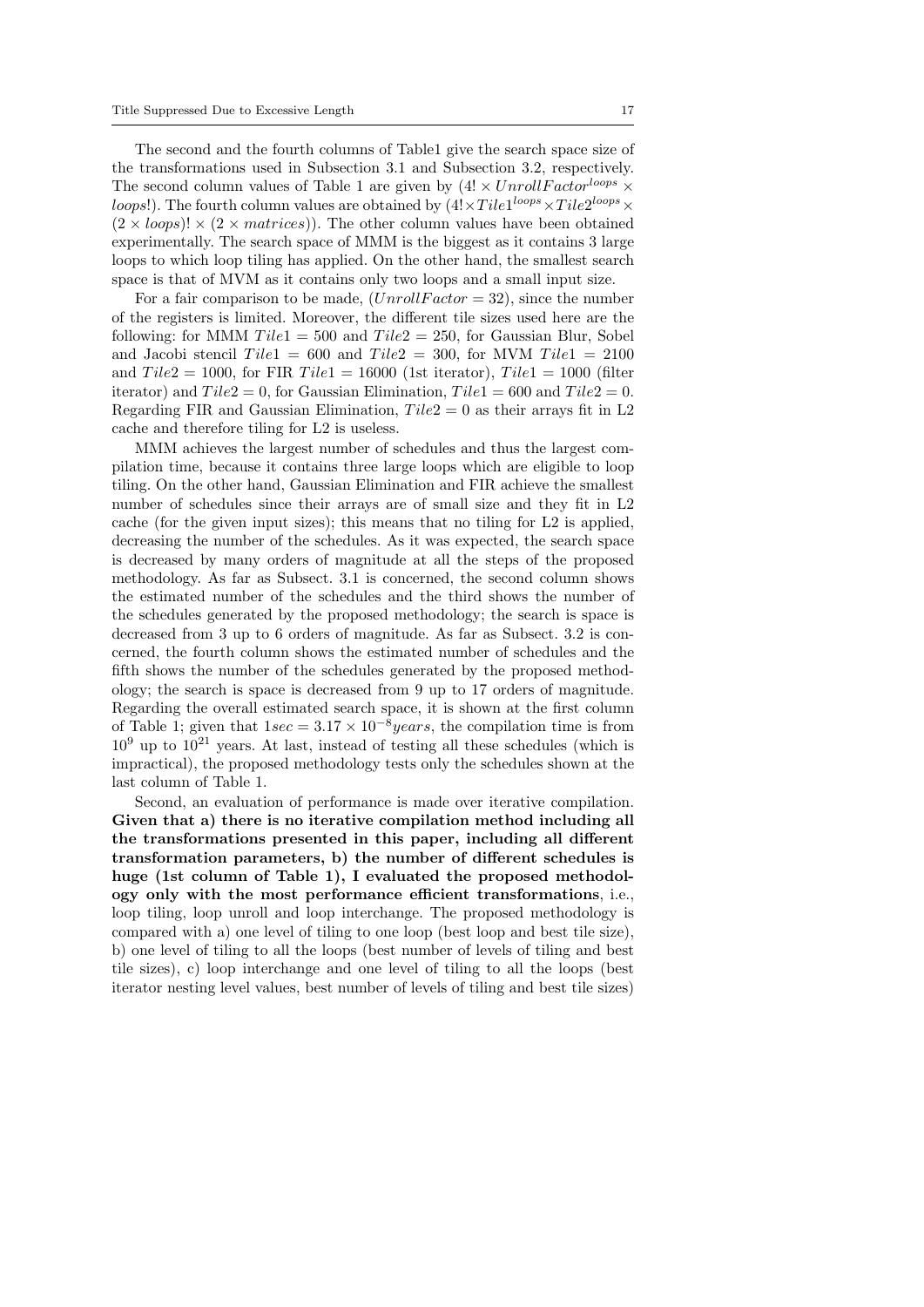|                     | Estimated | Estimated           | Number of           | Estimated    | Number of           | Total number        |
|---------------------|-----------|---------------------|---------------------|--------------|---------------------|---------------------|
|                     | total     | search              | schedules           | search       | schedules           | of schedules        |
|                     | search    | space of            | generated by        | space of     | generated by        | generated by        |
|                     | space     | Subsect. 3.1        | Subsect. 3.1        | Subsect. 3.2 | Subsect. 3.2        | Prop. Method.       |
| MMM                 | $10^{29}$ | $4.4 \times 10^{6}$ | $4.2 \times 10^{1}$ | $10^{20}$    | $8.0 \times 10^{3}$ | $3.3 \times 10^{5}$ |
| $(N=1000)$          |           |                     |                     |              |                     |                     |
| <b>MVM</b>          | $10^{22}$ | $2.4 \times 10^4$   | $1 \times 10^{1}$   | $10^{15}$    | $4.5 \times 10^{2}$ | $4.6 \times 10^3$   |
| $(N=4200)$          |           |                     |                     |              |                     |                     |
| Gaussian            |           |                     |                     |              |                     |                     |
| $Blur(N=1200)$      | $10^{27}$ | $1.4 \times 10^7$   | $1.2 \times 10^{2}$ | $10^{13}$    | $2.9 \times 10^{2}$ | $3.6 \times 10^4$   |
| <b>FIR</b>          | $10^{17}$ | $2.4 \times 10^{4}$ | $1.6 \times 10^{1}$ | $10^{10}$    | $3.4 \times 10^{1}$ | $5.6 \times 10^{2}$ |
| $(N=32000, M=4000)$ |           |                     |                     |              |                     |                     |
| Sobel $(N=1200)$    | $10^{27}$ | $5.2 \times 10^6$   | $1.1 \times 10^{2}$ | $10^{13}$    | $2.9 \times 10^{2}$ | $3.1 \times 10^{4}$ |
| Jacobi 9-point      |           |                     |                     |              |                     |                     |
| Stencil $(N=1200)$  | $10^{27}$ | $5.2 \times 10^{6}$ | $8.1 \times 10^{1}$ | $10^{13}$    | $2.9 \times 10^{2}$ | $2.5 \times 10^{4}$ |
| Gaussian            |           |                     |                     |              |                     |                     |
| Elimination         | $10^{17}$ | $1.5 \times 10^6$   | $6.0 \times 10^{0}$ | $10^{10}$    | $2.3 \times 10^{1}$ | $1.4 \times 10^{2}$ |
| $(N=1200)$          |           |                     |                     |              |                     |                     |

Table 1 Evaluation of the search space (compilation time). The values shown are numbers of schedules/binaries (fixed input sizes)

Table 2 Performance evaluation for fixed input sizes (those of Table 1). The speedup values refer to the ratio of the benchmark code execution time to the transformed code execution time (gcc compiler is used).

| one level of tiling to | one level of tiling | loop interchange    | to one loop | Method.      | Proposed |
|------------------------|---------------------|---------------------|-------------|--------------|----------|
| one loop (best loop)   | to all loops        | and one level of    | and scalar  | Subsect. 3.1 | Method.  |
| and best tile size)    | (best tile sizes)   | tiling to all loops | replacement | only         | overall  |
| 1.14                   | 1.15                | 1.15                | 1.93        | 2.42         | 3.83     |
| 1.30                   | 1.51                | 1.56                | 1.59        | 2.02         | 3.12     |
| 1.08                   | 1.08                | 1.08                | 2.07        | 2.46         | 2.46     |
| 1.10                   | 1.10                | 1.10                | 1.63        | 1.87         | 2.09     |
|                        |                     |                     |             |              |          |
| 1.00                   | 1.00                | 1.00                | 1.92        | 2.40         | 2.40     |
|                        |                     |                     |             |              |          |
| 1.00                   | 1.00                | 1.00                | 2.32        | 2.83         | 2.83     |
| 1.09                   | 1.09                | 1.09                | 1.70        | 2.05         | 2.21     |
| 1.15                   | 1.15                | 1.15                | 1.61        | 1.98         | 2.32     |
| 1.00                   | 1.00                | 1.00                | 1.68        | 2.01         | 2.01     |
| 1.00                   | 1.00                | 1.00                | 1.82        | 2.25         | 2.25     |
|                        |                     |                     |             |              |          |
| 1.00                   | 1.00                | 1.00                | 1.46        | 1.82         | 1.82     |
|                        |                     |                     |             |              |          |
| 1.00                   | 1.00                | 1.00                | 1.76        | 2.13         | 2.13     |
|                        |                     |                     |             |              |          |
| 1.00                   | 1.00                | 1.00                | 1.33        | 1.62         | 1.62     |
|                        |                     |                     |             |              |          |
| 1.00                   | 1.00                | 1.00                | 1.52        | 1.84         | 1.84     |
|                        |                     |                     |             | loop unroll  | Proposed |

and d) loop unroll to one loop and scalar replacement (best loop and best unroll factor value) (Table 2). Given that even the search space of the  $(a)-(d)$ above is huge, only one different set of input sizes is used (the input sizes are those shown in Table 1). Moreover, the number of different tile sizes tested here are limited (from 1 up to 2 orders of magnitude smaller than those used to estimate Table 1). Even for a limited input and tile sizes the number of different binaries is large and thus the experimental results of Table 2 took several days.

It is important to say that the (d) set of transformations above, evaluates Subsect. 3.1; in (d), one loop is unrolled (best loop and best unroll factor value) and then all the array references that exist in the loop body are replaced by scalar variables. The (d) set of transformations achieves a much higher speedup than the  $(a)-(c)$  ones as it decreases the number of both load/store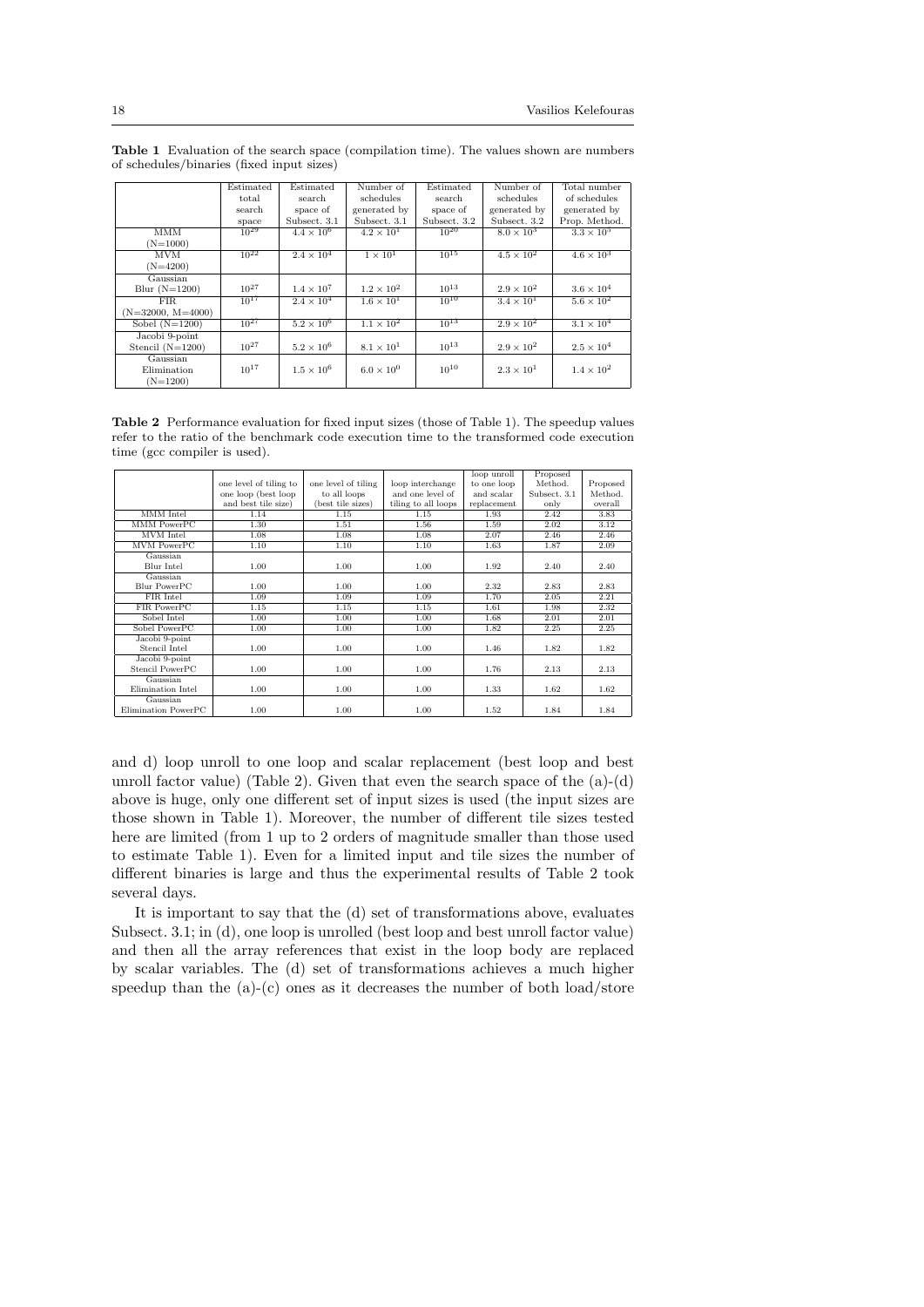(L/S) and addressing instructions. However, it does not take into account data reuse and the number of registers and this is why the methodology given in Subsect. 3.1 performs about 1.25 times faster. As it was expected, by unrolling the innermost loops, performance is not highly increased since the data reuse being achieved is low.

As it was expected, one level of loop tiling is not performance efficient for Gaussian Blur, Sobel and Jacobi Stencil since the locality advantage is lost by the additional addressing (tiling adds more loops) and load/store instructions (there are overlapping array elements which are loaded twice [55]). Regarding Gaussian Elimination, loop tiling is not performance efficient because the loops allowed to be tiled (data dependencies) a) do not have fixed bound values (data reuse is decreased in each iteration), b) the upper row of the matrix (which is reused many times) always fits in L1. This is why the methodology given in Subsect. 3.1 achieves the best observed speedup for the Gaussian Blur, Sobel, Jacobi Stencil and Gaussian Elimination.

Regarding MMM, MVM and FIR, loop tiling is performance efficient, especially, when it is applied according to Subsect. 3.2; Subsect. 3.2 applies loop tiling in a more efficient way (it takes into account data reuse, memory architecture details and data array layouts) giving higher speedup values. Regarding MMM, loop tiling is performance efficient for matrix sizes larger than  $90 \times 90$  for both processors (both processors contain 32kbyte L1 data cache). At the MVM case, loop tiling is performance efficient for matrix sizes larger than  $4096 \times 4096$ . As far as FIR is concerned, loop tiling is effective for filter sizes larger than 4000.

Loop tiling is more efficient on PowerPC processor because PowerPC contains only one level of cache, making the memory management problem more critical. In contrast to MMM, the MVM and the FIR do not increase their performance by applying loop tiling to more than one loop iterator; this is because MMM contains three very large arrays and one extra iterator, making loop tiling transformation more critical. As far as loop interchange transformation is concerned, it does not increase performance except from MMM in PowerPC (I believe that gcc already applies loop interchange, at least on Intel processor).

Moreover, an evaluation over gcc/icc compilers is made. Icc performs better than gcc, for all algorithms. A large number of different input sizes is tested for each algorithm and the average speedup value is computed. As the input size increases, the speedup slightly increases; this is because loop tiling becomes more critical in this case. It is important to say that by slightly changing the input size, the output schedule changes. The input sizes are the following. For MMM square matrices of sizes  $(64 \times 64 - 4000 \times 4000)$  are used while for MVM a square matrix of size  $(256 \times 256 - 160000 \times 16000)$  is used. For Gaussian Blur, Sobel, Jacobi Stencil and Gaussian Elimination square matrices of sizes  $(256 \times 256 - 3000 \times 3000)$  are used. Regarding FIR, (array size, filter size) =  $((1000, 80) - (128000, 12000))$ . It is important to say that PowerPC is connected to a DDR2 of 256 Mbytes and therefore the input sizes that exceed this value are not tested.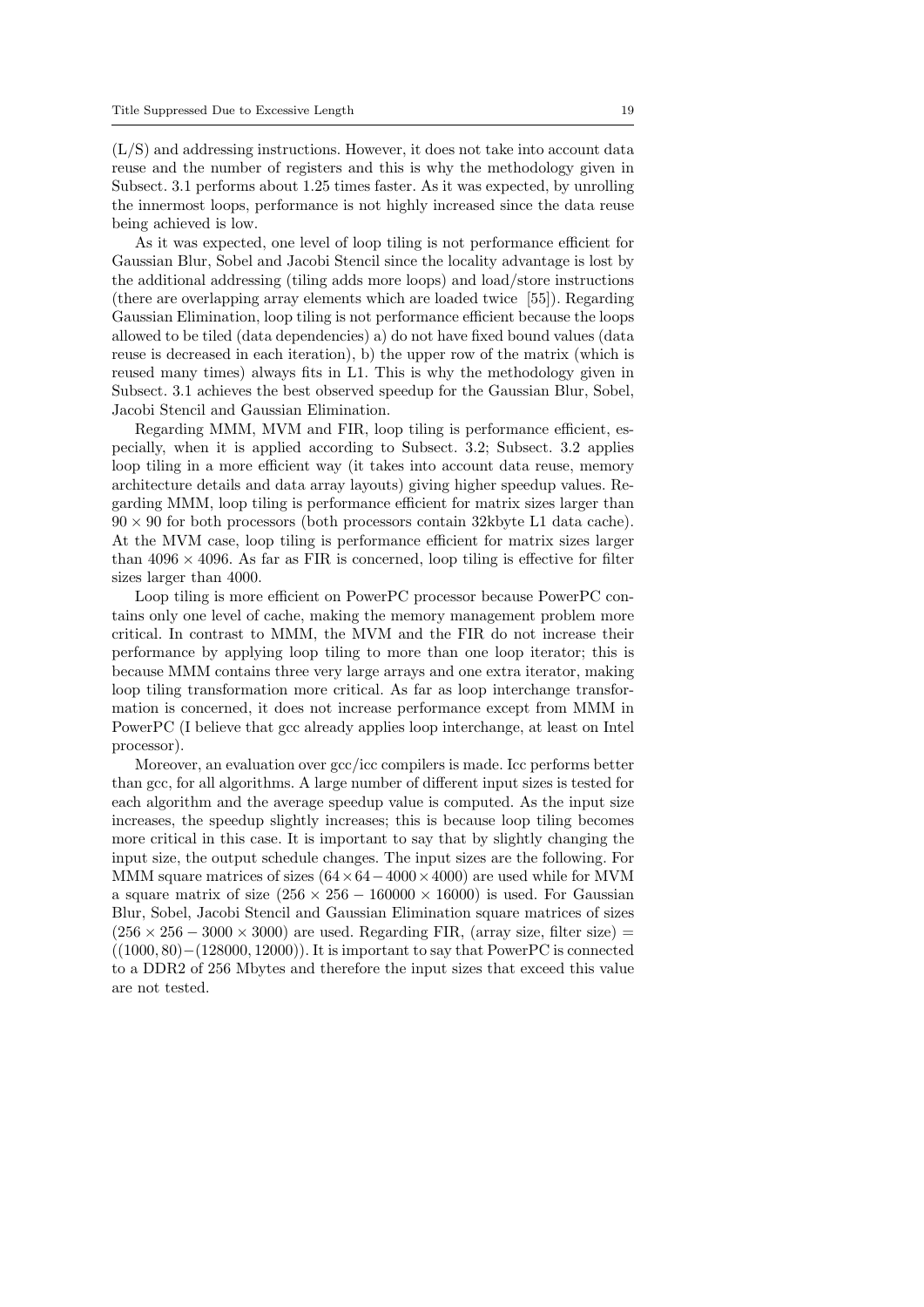| $IntelXeonE3 - 1240v3$ |            |            |          |            |       |                |             |  |  |
|------------------------|------------|------------|----------|------------|-------|----------------|-------------|--|--|
| Average                | <b>MMM</b> | MVM        | Gaussian | <b>FIR</b> | Sobel | Jacobi 9-point | Gaussian    |  |  |
| Speedup                |            |            | Blur     |            |       | Stencil        | Elimination |  |  |
| $_{\rm gcc}$           | 3.3        | 2.5        | 2.3      | 2.0        | 1.9   | 1.8            | 1.6         |  |  |
| icc                    | 2.5        | 1.9        | 2.1      | $1.6\,$    | 1.5   | 1.4            | $1.3\,$     |  |  |
|                        |            |            |          |            |       |                |             |  |  |
| PowerPC440             |            |            |          |            |       |                |             |  |  |
| Average                | <b>MMM</b> | <b>MVM</b> | Gaussian | <b>FIR</b> | Sobel | Jacobi 9-point | Gaussian    |  |  |
| Speedup                |            |            | Blur     |            |       | Stencil        | Elimination |  |  |
| PowerPC                | 2.6        | 1.9        | 2.7      | 2.0        | 2.2   | 1.9            | 1.8         |  |  |
| compiler               |            |            |          |            |       |                |             |  |  |

Table 3 Performance comparison over gcc 4.8.4, icc 2015 and PowerPC compilers

The proposed methodology achieves significant speedup values on both processors (Table 3), as the number of load/store instructions and cache accesses is highly decreased. icc applies more efficient transformations than gcc to the benchmark codes, resulting in faster binary code. It is important to say that although icc generates much faster binaries than gcc regarding the benchmark codes, both compilers give close execution time binaries regarding the proposed methodology output codes; this is because both compilers are not able to apply high level transformations at the latter case.

Regarding Intel processor, gcc and icc compilers generate binary code containing SSE/AVX instructions (auto-vectorization) and thus they use 256-bit / 128-bit YMM / XMM registers. However, the proposed methodology does not support auto-vectorization (it is out of the scope of this paper); thus, all the benchmark C-codes that used on Intel, use SSE instrinsics. In this way, both input and output codes contain the SSE instrinsics. As far as the PowerPC processor is concerned, benchmark C-codes do not contain vector instructions.

The best observed speedup for Intel processor is achieved for MMM while the best speedup for PowerPC is achieved for Gaussian Blur and MMM (Table 3). MMM achieves the largest speedup values because it contains three very large 2-d arrays providing data reuse (loop tiling has a larger effect in such cases). The MMM schedules that achieve best performance on Intel include loop tiling for L1 and L3 and tile-wise data array layouts for A and B, when  $C = C + A \times B$  (when the input size is large enough). The MMM schedules that achieve best performance on PowerPC include tiling for L1 data cache and tile-wise layouts for the arrays A and B. Moreover, the methodology given in Subsect. 3.1, has a very large effect on performance for both processors (Table 1).

Regarding MVM (Table 3), speedup of 2.5 and 1.9 is achieved for Intel and PowerPC, respectively. Loop tiling for cache is not performance efficient for Intel processor (speedup lower than 1%) since the total size of the arrays that achieve data reuse is small (Y and X arrays, when  $Y = Y + A \times X$ ) and they fit in fast L2 cache in most cases. However, PowerPC has one level of data cache only and thus loop tiling is performance efficient for large array sizes only. Moreover, the data array layout of A (when  $Y = Y + A \times X$ ) is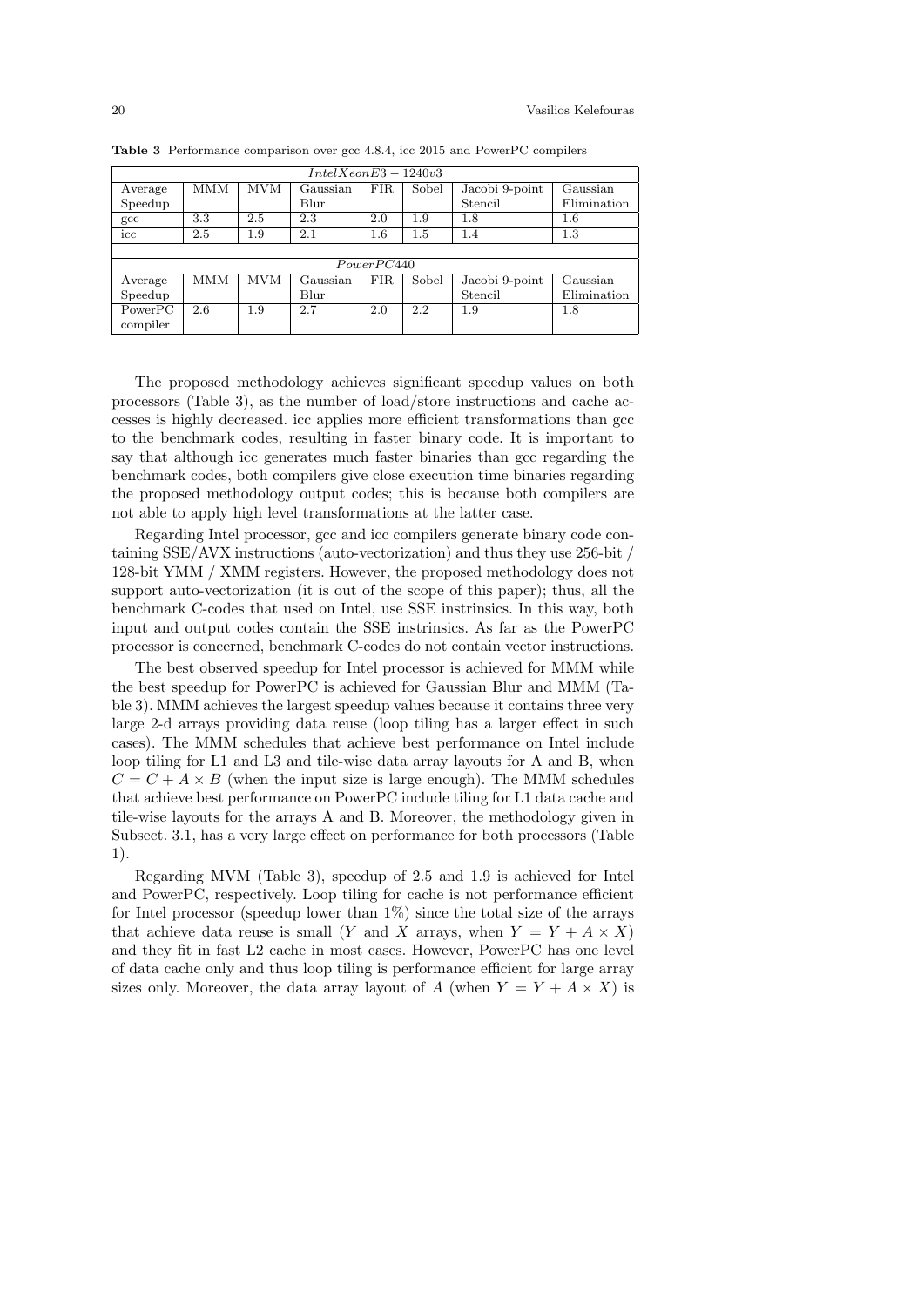not performance efficient to be changed for two reasons (at both processors). First, array A size is very large compared to the X and Y ones and second, A is not reused (each element of A is accessed only once).

Regarding Gaussian Blur, a large speedup value is achieved in both cases. Gaussian Blur contains two 2-d arrays (images) and a  $5\times 5$  mask array which is always shifted by one position to the right to the input image. The input image and the mask array achieve data reuse and thus both array elements are assigned into registers. Regarding Intel processor, the speedup values are 2.3 and 2.1 for gcc and icc, respectively, while for PowerPC the highest speedup value is achieved, i.e., 2.7. Loop tiling is performance efficient only for very large input sizes. As far as PowerPC is concerned, it achieves a larger speedup value than Intel because by creating a large loop body, compilers apply scalar replacement to the Gaussian mask elements, decreasing the number of load/store and arithmetical instructions; the decreased number of instructions has a larger effect on the smaller PowerPC processor which contains only one ALU unit.

FIR achieves a significant but not large performance gain (Table 3) because FIR arrays are of small size. In the case that L1 data cache size is smaller than twice the size of the filter array, loop tiling is necessary. This is because the filter array and a part of the input array (they are of the same size) are loaded in each iteration; if L1 is smaller than this value, the filter array cannot remain in L1 and thus it is fetched many times from the upper memory. In this case loop tiling for L1 is performance efficient; loop tiling is not applied for Intel L2/L3 cache memories since the total size of the arrays is smaller here.

In Sobel Operator two  $3 \times 3$  mask arrays are applied to the input image, shifted by one position to the right. I use the Manhattan instead of Euclidean distance because in the latter case performance highly depends on the Euclidean distance computation (especially on PowerPC); I use if-condition statements instead of atan() functions for the same reason. PowerPC achieves a larger speedup value than Intel because by increasing the loop body size, compiler apply scalar replacement to the Sobel mask elements (Sobel mask elements contain only ones and zeros), decreasing the number of load/store and arithmetical instructions; the decreased number of instructions has a larger effect on the smaller PowerPC processor which contains only one ALU unit.

Regarding Jacobi 9-point Stencil, speedup values are 1.7 and 1.4 over gcc and icc, respectively (Intel processor). As far as PowerPC is concerned, a larger speedup value is achieved (1.9). Data reuse is achieved in each iteration for the six of the nine array elements which are assigned into registers. Three loads occur in each iteration and not nine, since six registers interchange their values as in (Fig. 3-(d)). Regarding Intel processor, data reuse is achieved by computing more than one result (from vertical dimension) in each iteration.

Finally, Gaussian Elimination achieves the lowest speedup gain on both processors because of the data dependencies (the proposed methodology can be applied partially). Loop tiling is not performance efficient on both processors since the upper row of the matrix which achieves data reuse, fits in the L1 data cache at all cases.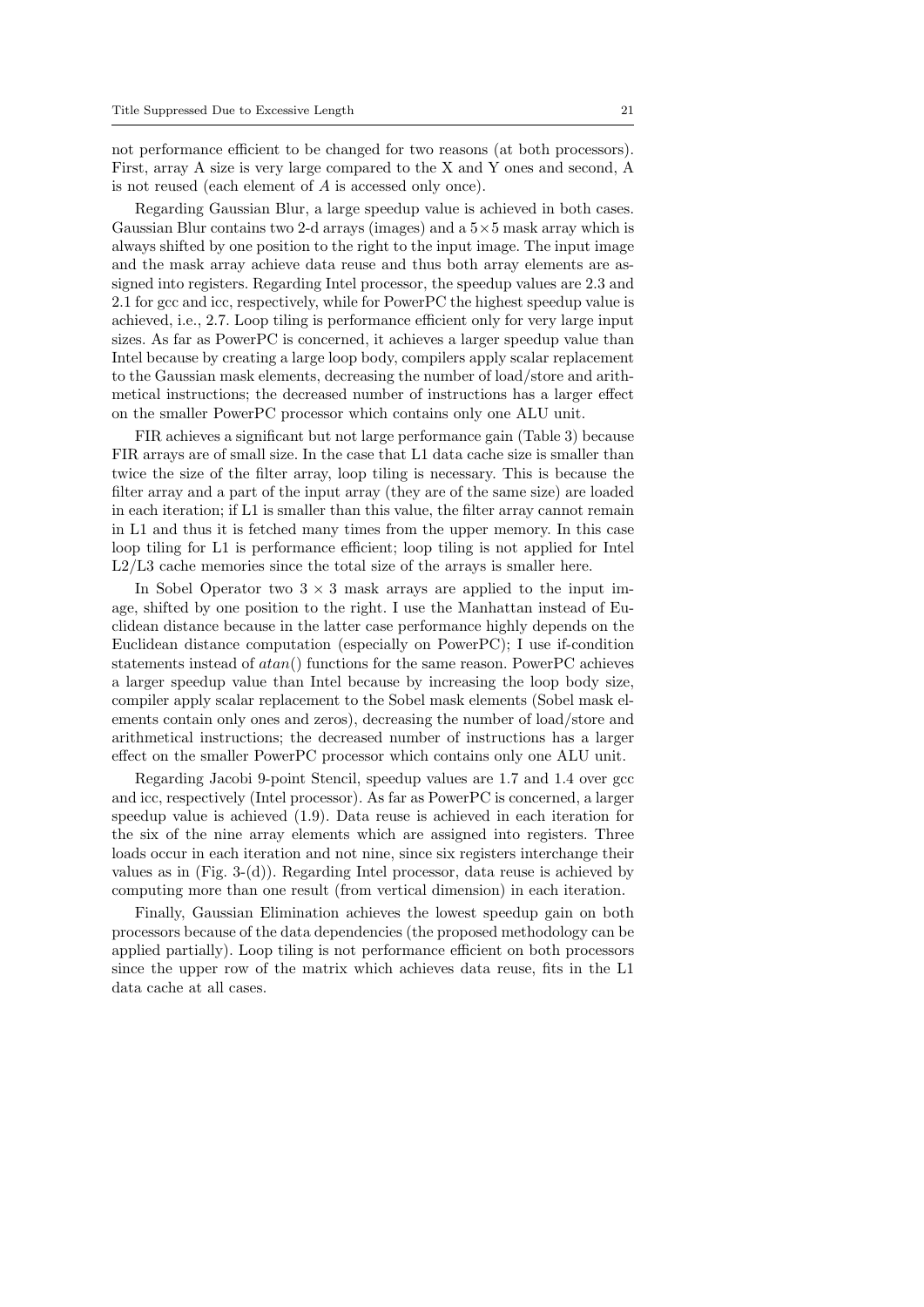## 5 Conclusions

In this paper, six compiler optimizations are addressed together as one problem and not separately, for a wide range of algorithms and computer architectures. New methods for loop unroll and loop tiling are given which take into account the custom SW characteristics and the HW architecture details. In this way, the search space is decreased by many orders of magnitude and thus it is capable to be searched.

### References

- 1. S. Triantafyllis, M. Vachharajani, N. Vachharajani, D. I. August, Compiler optimizationspace exploration, in: Proceedings of the international symposium on Code generation and optimization: feedback-directed and runtime optimization, CGO '03, IEEE Computer Society, Washington, DC, USA, 2003, pp. 204–215. URL http://dl.acm.org/citation.cfm?id=776261.776284
- 2. K. D. Cooper, D. Subramanian, L. Torczon, Adaptive Optimizing Compilers for the 21st Century, Journal of Supercomputing 23 (2001) 2002.
- 3. T. Kisuki, P. M. W. Knijnenburg, M. F. P. O'Boyle, F. Bodin, H. A. G. Wijshoff, A Feasibility Study in Iterative Compilation, in: Proceedings of the Second International Symposium on High Performance Computing, ISHPC '99, Springer-Verlag, London, UK, UK, 1999, pp. 121–132.

URL http://dl.acm.org/citation.cfm?id=646347.690219

- 4. P. A. Kulkarni, D. B. Whalley, G. S. Tyson, J. W. Davidson, Practical Exhaustive Optimization Phase Order Exploration and Evaluation, ACM Trans. Archit. Code Optim. 6 (1) (2009) 1:1–1:36. doi:10.1145/1509864.1509865. URL http://doi.acm.org/10.1145/1509864.1509865
- 5. P. Kulkarni, S. Hines, J. Hiser, D. Whalley, J. Davidson, D. Jones, Fast searches for effective optimization phase sequences, SIGPLAN Not. 39 (6) (2004) 171–182. doi:10.1145/996893.996863.

URL http://dl.acm.org/citation.cfm?doid=996893.996863

- 6. E. Park, S. Kulkarni, J. Cavazos, An evaluation of different modeling techniques for iterative compilation, in: Proceedings of the 14th international conference on Compilers, architectures and synthesis for embedded systems, CASES '11, ACM, New York, NY, USA, 2011, pp. 65–74. doi:10.1145/2038698.2038711. URL http://doi.acm.org/10.1145/2038698.2038711
- 7. A. Monsifrot, F. Bodin, R. Quiniou, A Machine Learning Approach to Automatic Production of Compiler Heuristics, in: Proceedings of the 10th International Conference on Artificial Intelligence: Methodology, Systems, and Applications, AIMSA '02, Springer-Verlag, London, UK, UK, 2002, pp. 41–50.
- URL http://dl.acm.org/citation.cfm?id=646053.677574
- 8. M. Stephenson, S. Amarasinghe, M. Martin, U.-M. O'Reilly, Meta optimization: improving compiler heuristics with machine learning, SIGPLAN Not. 38 (5) (2003) 77–90. doi:10.1145/780822.781141.
	- URL http://doi.acm.org/10.1145/780822.781141
- 9. M. Tartara, S. Crespi Reghizzi, Continuous learning of compiler heuristics, ACM Trans. Archit. Code Optim. 9 (4) (2013) 46:1–46:25. doi:10.1145/2400682.2400705. URL http://doi.acm.org/10.1145/2400682.2400705
- 10. F. Agakov, E. Bonilla, J. Cavazos, B. Franke, G. Fursin, M. F. P. O'Boyle, J. Thomson, M. Toussaint, C. K. I. Williams, Using Machine Learning to Focus Iterative Optimization, in: Proceedings of the International Symposium on Code Generation and Optimization, CGO '06, IEEE Computer Society, Washington, DC, USA, 2006, pp. 295–305. doi:10.1109/CGO.2006.37.

URL http://dx.doi.org/10.1109/CGO.2006.37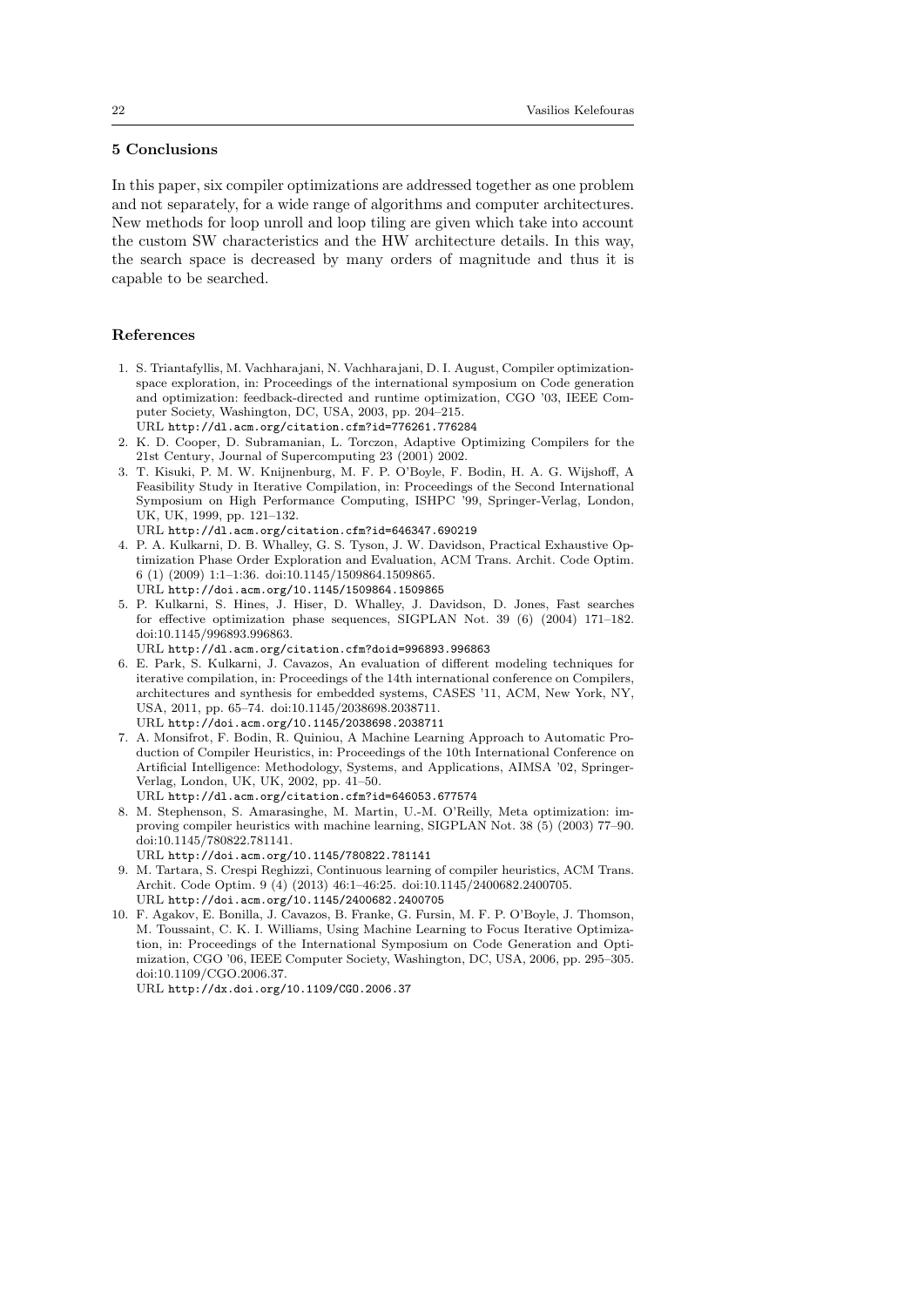- 11. L. Almagor, K. D. Cooper, A. Grosul, T. J. Harvey, S. W. Reeves, D. Subramanian, L. Torczon, T. Waterman, Finding Effective Compilation Sequences, SIGPLAN Not. 39 (7) (2004) 231–239. doi:10.1145/998300.997196. URL http://doi.acm.org/10.1145/998300.997196
- 12. K. D. Cooper, P. J. Schielke, D. Subramanian, Optimizing for Reduced Code Space Using Genetic Algorithms, SIGPLAN Not. 34 (7) (1999) 1–9. doi:10.1145/315253.314414. URL http://doi.acm.org/10.1145/315253.314414
- 13. K. D. Cooper, A. Grosul, T. J. Harvey, S. Reeves, D. Subramanian, L. Torczon, T. Waterman, ACME: Adaptive Compilation Made Efficient, SIGPLAN Not. 40 (7) (2005) 69–77. doi:10.1145/1070891.1065921.

URL http://doi.acm.org/10.1145/1070891.1065921

14. K. D. Cooper, A. Grosul, T. J. Harvey, S. Reeves, D. Subramanian, L. Torczon, T. Waterman, Exploring the Structure of the Space of Compilation Sequences Using Randomized Search Algorithms, J. Supercomput. 36 (2) (2006) 135–151. doi:10.1007/s11227- 006-7954-5.

URL http://dx.doi.org/10.1007/s11227-006-7954-5

15. P. Kulkarni, S. Hines, J. Hiser, D. Whalley, J. Davidson, D. Jones, Fast Searches for Effective Optimization Phase Sequences, SIGPLAN Not. 39 (6) (2004) 171–182. doi:10.1145/996893.996863.

URL http://doi.acm.org/10.1145/996893.996863

- 16. P. A. Kulkarni, D. B. Whalley, G. S. Tyson, Evaluating Heuristic Optimization Phase Order Search Algorithms, in: Proceedings of the International Symposium on Code Generation and Optimization, CGO '07, IEEE Computer Society, Washington, DC, USA, 2007, pp. 157–169. doi:10.1109/CGO.2007.9.
- URL http://dx.doi.org/10.1109/CGO.2007.9 17. C. Chen, J. Chame, M. Hall, Combining Models and Guided Empirical Search to Optimize for Multiple Levels of the Memory Hierarchy, Proceedings of the 2013 IEEE/ACM International Symposium on Code Generation and Optimization (CGO) 0 (2005) 111– 122. doi:10.1109/CGO.2005.10.
- 18. M. Haneda, P. M. W. Khnijnenburg, H. A. G. Wijshoff, Automatic Selection of Compiler Options Using Non-parametric Inferential Statistics, in: Proceedings of the 14th International Conference on Parallel Architectures and Compilation Techniques, PACT '05, IEEE Computer Society, Washington, DC, USA, 2005, pp. 123–132. doi:10.1109/PACT.2005.9.

URL http://dx.doi.org/10.1109/PACT.2005.9

19. F. Agakov, E. Bonilla, J. Cavazos, B. Franke, G. Fursin, M. F. P. O'Boyle, J. Thomson, M. Toussaint, C. K. I. Williams, Using Machine Learning to Focus Iterative Optimization, in: Proceedings of the International Symposium on Code Generation and Optimization, CGO '06, IEEE Computer Society, Washington, DC, USA, 2006, pp. 295–305. doi:10.1109/CGO.2006.37.

URL http://dx.doi.org/10.1109/CGO.2006.37

20. J. Cavazos, G. Fursin, F. Agakov, E. Bonilla, M. F. P. O'Boyle, O. Temam, Rapidly Selecting Good Compiler Optimizations Using Performance Counters, in: Proceedings of the International Symposium on Code Generation and Optimization, CGO '07, IEEE Computer Society, Washington, DC, USA, 2007, pp. 185–197. doi:10.1109/CGO.2007.32.

URL http://dx.doi.org/10.1109/CGO.2007.32

- 21. F. de Mesmay, Y. Voronenko, M. Püschel, Offline Library Adaptation Using Automatically Generated Heuristics, in: International Parallel and Distributed Processing Symposium (IPDPS), 2010, pp. 1–10.
- 22. C. Dubach, T. M. Jones, E. V. Bonilla, G. Fursin, M. F. P. O'Boyle, Portable Compiler Optimisation Across Embedded Programs and Microarchitectures Using Machine Learning, in: Proceedings of the 42Nd Annual IEEE/ACM International Symposium on Microarchitecture, MICRO 42, ACM, New York, NY, USA, 2009, pp. 78–88. doi:10.1145/1669112.1669124.

URL http://doi.acm.org/10.1145/1669112.1669124

23. P. M. W. Knijnenburg, T. Kisuki, K. Gallivan, M. F. P. O'Boyle, The effect of cache models on iterative compilation for combined tiling and unrolling, j-CCPE 16 (2–3) (2004) 247–270.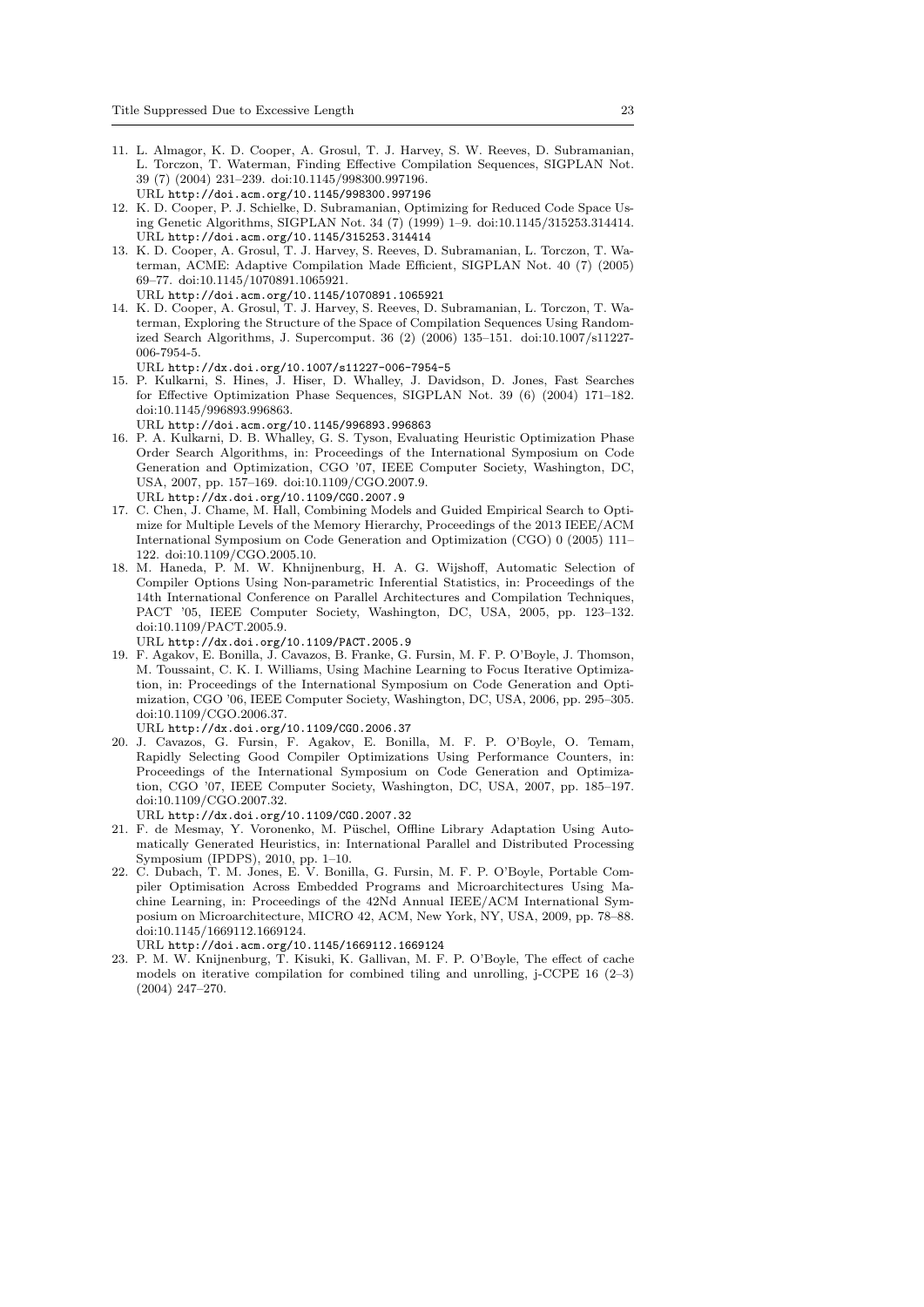- 24. D. Kim, L. Renganarayanan, D. Rostron, S. Rajopadhye, M. M. Strout, Multi-level Tiling: M for the Price of One, in: Proceedings of the 2007 ACM/IEEE Conference on Supercomputing, SC '07, ACM, New York, NY, USA, 2007, pp. 51:1–51:12. doi:10.1145/1362622.1362691.
	- URL http://doi.acm.org/10.1145/1362622.1362691
- 25. L. Renganarayanan, D. Kim, S. Rajopadhye, M. M. Strout, Parameterized Tiled Loops for Free, SIGPLAN Not. 42 (6) (2007) 405–414. doi:10.1145/1273442.1250780. URL http://doi.acm.org/10.1145/1273442.1250780
- 26. G. Fursin, M. F. P. O'Boyle, P. M. W. Knijnenburg, Evaluating iterative compilation, in: Languages and Compilers for Parallel Computing, 15th Workshop, (LCPC) 2002, College Park, MD, USA, July 25-27, 2002, Revised Papers, 2002, pp. 362–376.
- 27. H. Leather, E. Bonilla, M. O'Boyle, Automatic Feature Generation for Machine Learning Based Optimizing Compilation, in: Proceedings of the 7th Annual IEEE/ACM International Symposium on Code Generation and Optimization, CGO '09, IEEE Computer Society, Washington, DC, USA, 2009, pp. 81–91. doi:10.1109/CGO.2009.21. URL http://dx.doi.org/10.1109/CGO.2009.21
- 28. M. Stephenson, S. Amarasinghe, Predicting Unroll Factors Using Supervised Classification, in: Proceedings of the International Symposium on Code Generation and Optimization, CGO '05, IEEE Computer Society, Washington, DC, USA, 2005, pp. 123–134. doi:10.1109/CGO.2005.29.

URL http://dx.doi.org/10.1109/CGO.2005.29

- 29. E. Park, L.-N. Pouche, J. Cavazos, A. Cohen, P. Sadayappan, Predictive Modeling in a Polyhedral Optimization Space, in: Proceedings of the 9th Annual IEEE/ACM International Symposium on Code Generation and Optimization, CGO '11, IEEE Computer Society, Washington, DC, USA, 2011, pp. 119–129.
- URL http://dl.acm.org/citation.cfm?id=2190025.2190059 30. M. R. Jantz, P. A. Kulkarni, Exploiting Phase Inter-dependencies for Faster Iterative Compiler Optimization Phase Order Searches, in: Proceedings of the 2013 International Conference on Compilers, Architectures and Synthesis for Embedded Systems, CASES '13, IEEE Press, Piscataway, NJ, USA, 2013, pp. 7:1–7:10. URL http://dl.acm.org/citation.cfm?id=2555729.2555736
- 31. S. Kulkarni, J. Cavazos, Mitigating the Compiler Optimization Phase-ordering Problem Using Machine Learning, SIGPLAN Not. 47 (10) (2012) 147–162. doi:10.1145/2398857.2384628.

URL http://doi.acm.org/10.1145/2398857.2384628

- 32. E. Park, S. Kulkarni, J. Cavazos, An Evaluation of Different Modeling Techniques for Iterative Compilation, in: Proceedings of the 14th International Conference on Compilers, Architectures and Synthesis for Embedded Systems, CASES '11, ACM, New York, NY, USA, 2011, pp. 65–74. doi:10.1145/2038698.2038711. URL http://doi.acm.org/10.1145/2038698.2038711
- 33. D. Parello, O. Temam, A. Cohen, J.-M. Verdun, Towards a Systematic, Pragmatic and Architecture-Aware Program Optimization Process for Complex Processors, in: Proceedings of the 2004 ACM/IEEE Conference on Supercomputing, SC '04, IEEE Computer Society, Washington, DC, USA, 2004, pp. 15–. doi:10.1109/SC.2004.61. URL http://dx.doi.org/10.1109/SC.2004.61
- 34. H. Rong, A. Douillet, G. R. Gao, Register Allocation for Software Pipelined Multi-dimensional Loops, SIGPLAN Not. 40 (6) (2005) 154–167. doi:10.1145/1064978.1065030.

URL http://doi.acm.org/10.1145/1064978.1065030

- 35. S. Hack, G. Goos, Optimal Register Allocation for SSA-form Programs in Polynomial Time, Inf. Process. Lett. 98 (4) (2006) 150–155. doi:10.1016/j.ipl.2006.01.008. URL http://dx.doi.org/10.1016/j.ipl.2006.01.008
- 36. S. G. Nagarakatte, R. Govindarajan, Register Allocation and Optimal Spill Code Scheduling in Software Pipelined Loops Using 0-1 Integer Linear Programming Formulation, in: Proceedings of the 16th International Conference on Compiler Construction, CC'07, Springer-Verlag, Berlin, Heidelberg, 2007, pp. 126–140. URL http://dl.acm.org/citation.cfm?id=1759937.1759949